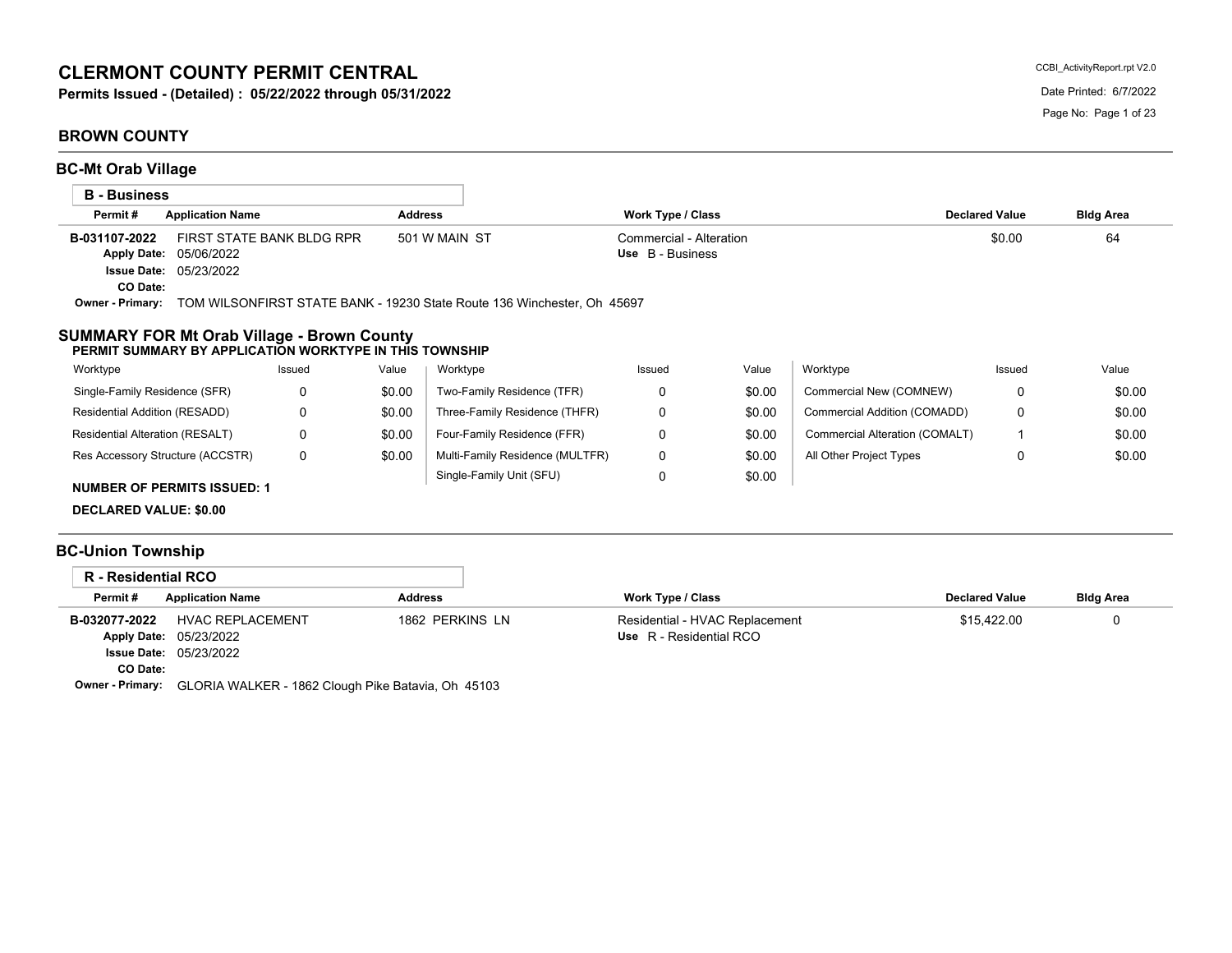#### **SUMMARY FOR Union Township - Brown County PERMIT SUMMARY BY APPLICATION WORKTYPE IN THIS TOWNSHIP**

| Worktype                           | Issued | Value       | Worktype                        | Issued | Value  | Worktype                       | Issued | Value       |
|------------------------------------|--------|-------------|---------------------------------|--------|--------|--------------------------------|--------|-------------|
| Single-Family Residence (SFR)      |        | \$0.00      | Two-Family Residence (TFR)      |        | \$0.00 | Commercial New (COMNEW)        | 0      | \$0.00      |
| Residential Addition (RESADD)      |        | \$0.00      | Three-Family Residence (THFR)   |        | \$0.00 | Commercial Addition (COMADD)   | 0      | \$0.00      |
| Residential Alteration (RESALT)    |        | \$15.422.00 | Four-Family Residence (FFR)     |        | \$0.00 | Commercial Alteration (COMALT) | 0      | \$0.00      |
| Res Accessory Structure (ACCSTR)   | 0      | \$0.00      | Multi-Family Residence (MULTFR) |        | \$0.00 | All Other Project Types        |        | \$15,422.00 |
| <b>NUMBER OF PERMITS ISSUED: 1</b> |        |             | Single-Family Unit (SFU)        |        | \$0.00 |                                |        |             |

**DECLARED VALUE: \$15,422.00**

#### **Summary For BROWN COUNTY**

#### **PERMIT SUMMARY BY APPLICATION WORKTYPE IN THIS COUNTY**

| Worktype                         | Issued | Value       | Worktype                        | Issued | Value  | Worktype                       | Issued | Value       |
|----------------------------------|--------|-------------|---------------------------------|--------|--------|--------------------------------|--------|-------------|
| Single-Family Residence (SFR)    |        | \$0.00      | Two-Family Residence (TFR)      |        | \$0.00 | Commercial New (COMNEW)        | 0      | \$0.00      |
| Residential Addition (RESADD)    |        | \$0.00      | Three-Family Residence (THFR)   |        | \$0.00 | Commercial Addition (COMADD)   | 0      | \$0.00      |
| Residential Alteration (RESALT)  |        | \$15.422.00 | Four-Family Residence (FFR)     |        | \$0.00 | Commercial Alteration (COMALT) |        | \$0.00      |
| Res Accessory Structure (ACCSTR) |        | \$0.00      | Multi-Family Residence (MULTFR) |        | \$0.00 | All Other Project Types        |        | \$15.422.00 |
|                                  |        |             | Single-Family Unit (SFU)        |        | \$0.00 |                                |        |             |

#### **NUMBER OF PERMITS ISSUED: 2**

**DECLARED VALUE: \$15,422.00**

#### **CLERMONT COUNTY**

### **Batavia Township**

л

| Permit#                    | <b>Application Name</b>                                     | <b>Address</b>   | <b>Work Type / Class</b>                                            | <b>Declared Value</b> | <b>Bldg Area</b> |
|----------------------------|-------------------------------------------------------------|------------------|---------------------------------------------------------------------|-----------------------|------------------|
| F-031350-2022              | CHIPOTLE HOOD SUPP<br>Apply Date: 05/10/2022                | 2029 HOSPITAL DR | Fire Protection Systems - Fire Sprinkler - Kitchen Hood Supp<br>Use | \$2,300.00            | 2,325            |
| CO Date:                   | <b>Issue Date: 05/22/2022</b>                               |                  |                                                                     |                       |                  |
| <b>Owner - Primary:</b>    | MERCHANTS NATIONAL BANK - 100 N High St Hillsboro, Oh 45133 |                  |                                                                     |                       |                  |
| <b>R</b> - Residential RCO |                                                             |                  |                                                                     |                       |                  |
| Permit#                    | <b>Application Name</b>                                     | <b>Address</b>   | <b>Work Type / Class</b>                                            | <b>Declared Value</b> | <b>Bldg Area</b> |

| B-029934-2022 | GENERATOR ELEC & NG PP        | 4583 CITATION CT | Residential - Alteration | \$2,288.00 |  |
|---------------|-------------------------------|------------------|--------------------------|------------|--|
|               | <b>Apply Date: 04/16/2022</b> |                  | Use R - Residential RCO  |            |  |
|               | <b>Issue Date: 05/26/2022</b> |                  |                          |            |  |
| CO Date:      |                               |                  |                          |            |  |
| ___           |                               |                  |                          |            |  |

**Owner - Primary:** DAVID ELBERFELD - 4583 Citation Ct Batavia, Oh 45103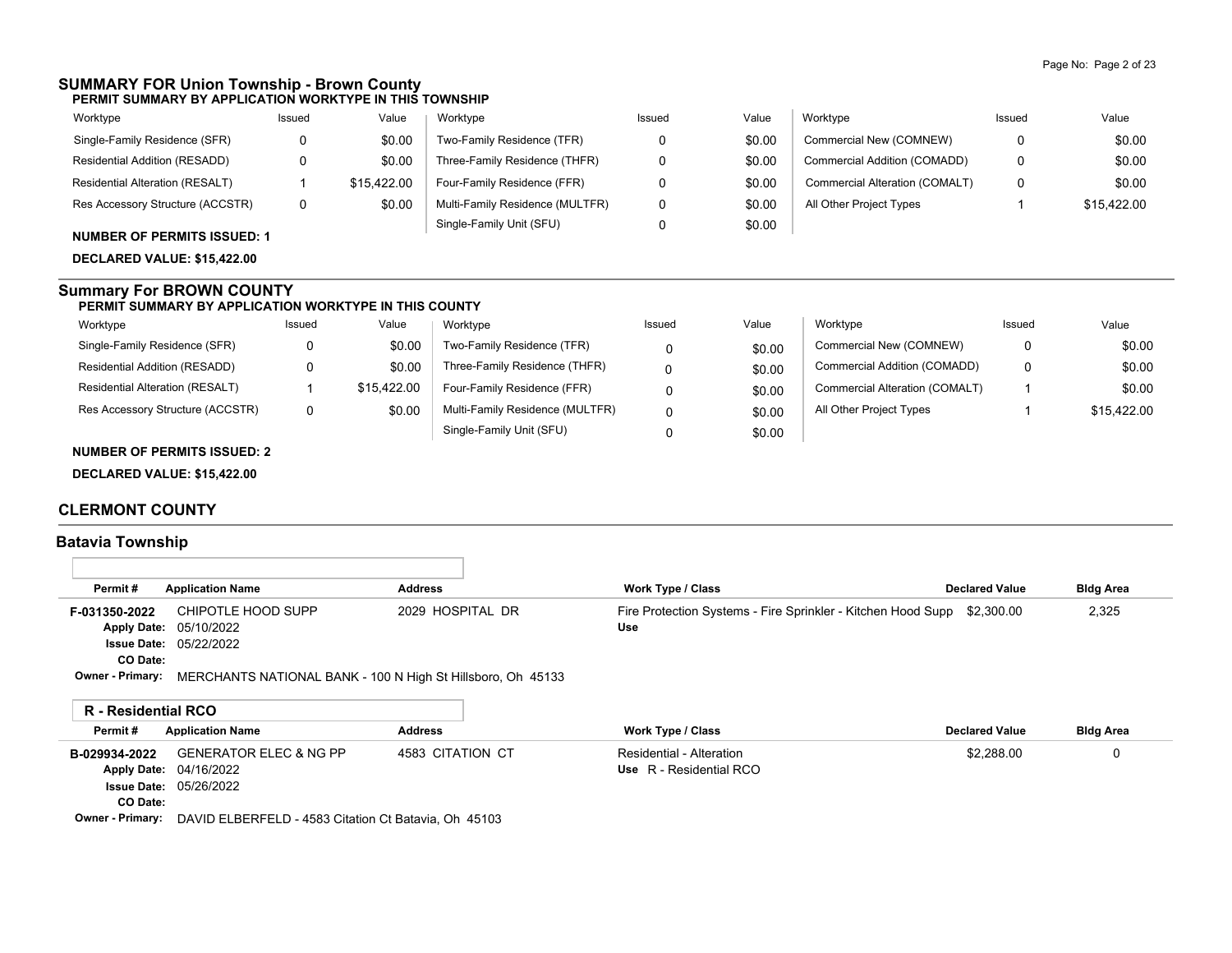|                                                                       |                                                                                                                                                                                              |                                                                                            |                                                                                                     |                       | Page No: Page 3 of 23 |
|-----------------------------------------------------------------------|----------------------------------------------------------------------------------------------------------------------------------------------------------------------------------------------|--------------------------------------------------------------------------------------------|-----------------------------------------------------------------------------------------------------|-----------------------|-----------------------|
| B-031892-2022<br><b>Issue Date:</b><br>CO Date:                       | <b>GARAGE DETACHED</b><br>Apply Date: 05/19/2022<br>05/25/2022                                                                                                                               | 1741 CLOUGH PIKE                                                                           | Residential - Accessory Structure<br>Use R - Residential RCO                                        | \$11,000.00           | 480                   |
| <b>Owner - Primary:</b>                                               | JACOB J & KAREN M KNAPP - 1741 Clough Pike Batavia, Oh 45103                                                                                                                                 |                                                                                            |                                                                                                     |                       |                       |
| B-032083-2022<br><b>Apply Date:</b><br><b>Issue Date:</b><br>CO Date: | <b>HVAC REPLACEMENT</b><br>05/23/2022<br>05/23/2022                                                                                                                                          | 3228 MAY APPLE DR                                                                          | Residential - HVAC Replacement<br>Use R - Residential RCO                                           | \$18,900.00           | $\Omega$              |
| <b>Owner - Primary:</b>                                               |                                                                                                                                                                                              | JOHNATHON & HEATHER KATHRINE PENNINGTON - 3228 May Apple Dr Batavia, Oh 45103              |                                                                                                     |                       |                       |
| B-032156-2022<br>CO Date:                                             | POOL INGROUND<br>Apply Date: 05/24/2022<br><b>Issue Date: 05/26/2022</b>                                                                                                                     | 2528 GADWALL LN                                                                            | Residential - Alteration<br>Use R - Residential RCO                                                 | \$50,000.00           | $\mathbf 0$           |
| <b>Owner - Primary:</b>                                               | CHAD MYERS - 2528 Gadwall Ln Batavia, Oh 45103                                                                                                                                               |                                                                                            |                                                                                                     |                       |                       |
| B-032163-2022<br><b>Apply Date:</b><br><b>Issue Date:</b><br>CO Date: | <b>SOLAR PANELS</b><br>05/24/2022<br>05/25/2022                                                                                                                                              | 107 WOODED RIDGE DR                                                                        | <b>Residential - Solar Panels</b><br>Use R - Residential RCO                                        | \$12,400.00           | $\mathbf 0$           |
| <b>Owner - Primary:</b>                                               | MAHAMADOU TRAORE - 107 Wooded Ridge Dr Amelia, Oh 45102                                                                                                                                      |                                                                                            |                                                                                                     |                       |                       |
| B-032222-2022<br><b>Issue Date:</b><br>CO Date:                       | POOL INGROUND<br>Apply Date: 05/25/2022<br>05/26/2022                                                                                                                                        | 4232 TRAIL OVERLOOK                                                                        | <b>Residential - Alteration</b><br>Use R - Residential RCO                                          | \$44,000.00           | 0                     |
| <b>Owner - Primary:</b>                                               |                                                                                                                                                                                              | JOSEPH FISCHER & EMILY POLING - 4232 Trail Overlook Dr Batavia, Oh 45103                   |                                                                                                     |                       |                       |
| B-032368-2022                                                         | <b>ELECTRIC UPGRADE</b><br>Apply Date: 05/31/2022<br><b>Issue Date: 05/31/2022</b><br>CO Date: 06/02/2022<br>Owner - Primary: CROWN STATION LLC - 7265 Kenwood Rd, #111 Cincinnati, Oh 45236 | 28 LUCY RUN RD                                                                             | Commercial - Alteration<br>Use R - Residential RCO                                                  | \$4,000.00            | $\mathbf 0$           |
|                                                                       | R-3 - Residential; Multi-family, Congregate Care                                                                                                                                             |                                                                                            |                                                                                                     |                       |                       |
| Permit#                                                               | <b>Application Name</b>                                                                                                                                                                      | <b>Address</b>                                                                             | <b>Work Type / Class</b>                                                                            | <b>Declared Value</b> | <b>Bldg Area</b>      |
| B-032124-2022<br><b>Issue Date:</b><br>CO Date:                       | <b>HVAC REPLACEMENT</b><br>Apply Date: 05/24/2022<br>05/24/2022                                                                                                                              | 804 STONELICK WOODS CIR                                                                    | Commercial - HVAC Like for Like Replacement<br>Use R-3 - Residential; Multi-family, Congregate Care | \$3,218.00            | 0                     |
| <b>Owner - Primary:</b>                                               |                                                                                                                                                                                              | BATAVIA LEASED HOUSING ASSOCIATES I LLLP - 2905 Northwest Blvd, Ste 150 Plymouth, Mn 55441 |                                                                                                     |                       |                       |
| B-032126-2022<br><b>Issue Date:</b><br>CO Date:                       | <b>HVAC REPLACEMENT</b><br>Apply Date: 05/24/2022<br>05/24/2022                                                                                                                              | 504 STONELICK WOODS CIR                                                                    | Commercial - HVAC Like for Like Replacement<br>Use R-3 - Residential; Multi-family, Congregate Care | \$3,218.00            | $\Omega$              |
|                                                                       | Owner - Primary: BATAVIA LEASED HOUSING ASSOCIATES I LLLP - 2905 Northwest Blvd, Ste 150 Plymouth, Mn 55441                                                                                  |                                                                                            |                                                                                                     |                       |                       |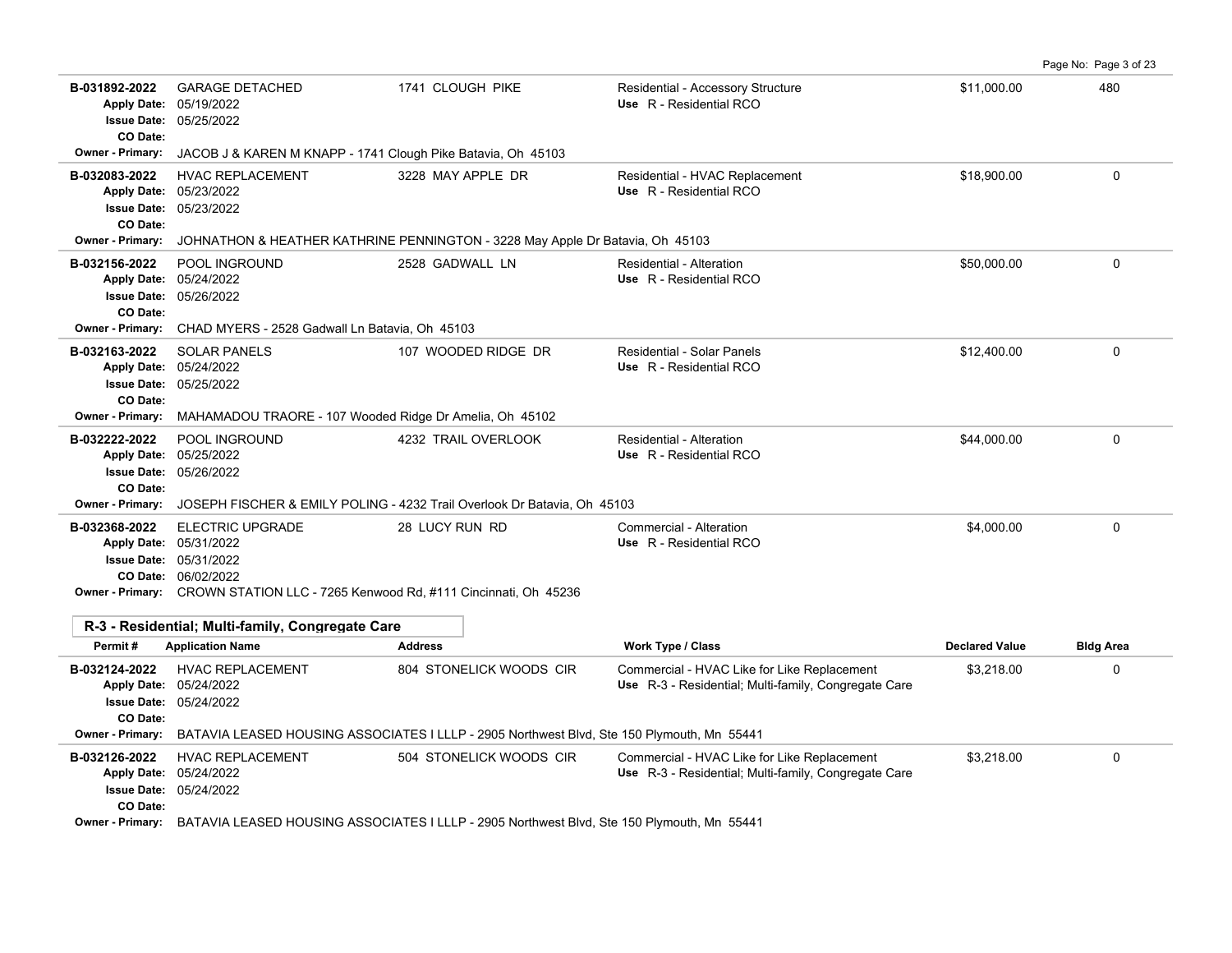|                                                                                                  |                                                                        |                |                                                                                            |                   |                                             |                                                             |                       | Page No: Page 4 of 23 |
|--------------------------------------------------------------------------------------------------|------------------------------------------------------------------------|----------------|--------------------------------------------------------------------------------------------|-------------------|---------------------------------------------|-------------------------------------------------------------|-----------------------|-----------------------|
| B-032127-2022<br><b>Apply Date:</b><br><b>Issue Date:</b><br>CO Date:                            | <b>HVAC REPLACEMENT</b><br>05/24/2022<br>05/24/2022                    |                | 705 STONELICK WOODS CIR                                                                    |                   | Commercial - HVAC Like for Like Replacement | Use R-3 - Residential: Multi-family, Congregate Care        | \$3,218.00            | $\Omega$              |
| <b>Owner - Primary:</b>                                                                          |                                                                        |                | BATAVIA LEASED HOUSING ASSOCIATES I LLLP - 2905 Northwest Blvd, Ste 150 Plymouth, Mn 55441 |                   |                                             |                                                             |                       |                       |
| B-032185-2022<br><b>Apply Date:</b><br><b>Issue Date:</b><br>CO Date:                            | <b>HVAC REPLACEMENT</b><br>05/25/2022<br>05/26/2022                    |                | 2108 STONELICK WOODS CT                                                                    |                   | Commercial - HVAC Like for Like Replacement | Use R-3 - Residential; Multi-family, Congregate Care        | \$3.108.00            | $\mathbf{0}$          |
| <b>Owner - Primary:</b>                                                                          |                                                                        |                | BATAVIA LEASED HOUSING ASSOCIATES I LLLP - 2905 Northwest Blvd, Ste 150 Plymouth, Mn 55441 |                   |                                             |                                                             |                       |                       |
| B-032186-2022<br><b>Apply Date:</b><br><b>Issue Date:</b><br>CO Date:                            | <b>HVAC REPLACEMENT</b><br>05/25/2022<br>05/26/2022                    |                | 807 STONELICK WOODS CIR                                                                    |                   | Commercial - HVAC Like for Like Replacement | <b>Use</b> R-3 - Residential; Multi-family, Congregate Care | \$2,022.00            | $\mathbf 0$           |
| Owner - Primary:                                                                                 |                                                                        |                | BATAVIA LEASED HOUSING ASSOCIATES I LLLP - 2905 Northwest Blvd, Ste 150 Plymouth, Mn 55441 |                   |                                             |                                                             |                       |                       |
| <b>U - Utility &amp; Miscellaneous</b>                                                           |                                                                        |                |                                                                                            |                   |                                             |                                                             |                       |                       |
| Permit#                                                                                          | <b>Application Name</b>                                                | <b>Address</b> |                                                                                            | Work Type / Class |                                             |                                                             | <b>Declared Value</b> | <b>Bldg Area</b>      |
| B-029285-2022<br><b>Apply Date:</b><br><b>Issue Date:</b><br>CO Date:                            | EVERGREEN CTR MONU SIGN 1<br>03/28/2022<br>05/25/2022                  |                | 1501 OLD SR 74                                                                             | Commercial - Sign | Use U - Utility & Miscellaneous             |                                                             | \$5,000.00            | 45                    |
| <b>Owner - Primary:</b>                                                                          |                                                                        |                | ANGELO J TRUSTEE SANTORO - 315 Heatherview Batavia, Oh 45103                               |                   |                                             |                                                             |                       |                       |
| B-029286-2022<br><b>Apply Date:</b><br><b>Issue Date:</b><br>CO Date:<br><b>Owner - Primary:</b> | THE EVERGREEN CTR WALL SIGN 1501 OLD SR 74<br>03/28/2022<br>05/25/2022 |                | ANGELO J TRUSTEE SANTORO - 315 Heatherview Batavia, Oh 45103                               | Commercial - Sign | Use U - Utility & Miscellaneous             |                                                             | \$5.000.00            | 45                    |
| B-029287-2022<br><b>Apply Date:</b><br><b>Issue Date: 05/25/2022</b><br>CO Date:                 | <b>EVERGREEN CTR MONU SIGN 2</b><br>03/28/2022                         |                | 1501 OLD SR 74                                                                             | Commercial - Sign | Use U - Utility & Miscellaneous             |                                                             | \$5,000.00            | 45                    |
|                                                                                                  |                                                                        |                | Owner - Primary: ANGELO J TRUSTEE SANTORO - 315 Heatherview Batavia, Oh 45103              |                   |                                             |                                                             |                       |                       |
| SUMMARY FOR Batavia Township                                                                     | PERMIT SUMMARY BY APPLICATION WORKTYPE IN THIS TOWNSHIP                |                |                                                                                            |                   |                                             |                                                             |                       |                       |
| Worktype                                                                                         | Issued                                                                 | Value          | Worktype                                                                                   | Issued            | Value                                       | Worktype                                                    | Issued                | Value                 |
| Single-Family Residence (SFR)                                                                    | 0                                                                      | \$0.00         | Two-Family Residence (TFR)                                                                 | $\Omega$          | \$0.00                                      | Commercial New (COMNEW)                                     | 0                     | \$0.00                |
| Residential Addition (RESADD)                                                                    | 0                                                                      | \$0.00         | Three-Family Residence (THFR)                                                              | 0                 | \$0.00                                      | Commercial Addition (COMADD)                                | 0                     | \$0.00                |
| Residential Alteration (RESALT)                                                                  | 5                                                                      | \$127,588.00   | Four-Family Residence (FFR)                                                                | 0                 | \$0.00                                      | Commercial Alteration (COMALT)                              | 6                     | \$18,784.00           |
| Res Accessory Structure (ACCSTR)<br><b>NUMBER OF PERMITS ISSUED: 16</b>                          | $\mathbf{1}$                                                           | \$11,000.00    | Multi-Family Residence (MULTFR)<br>Single-Family Unit (SFU)                                | 0<br>$\mathbf 0$  | \$0.00<br>\$0.00                            | All Other Project Types                                     | 6                     | \$48,600.00           |
| DECLARED VALUE: \$174.672.00                                                                     |                                                                        |                |                                                                                            |                   |                                             |                                                             |                       |                       |
|                                                                                                  |                                                                        |                |                                                                                            |                   |                                             |                                                             |                       |                       |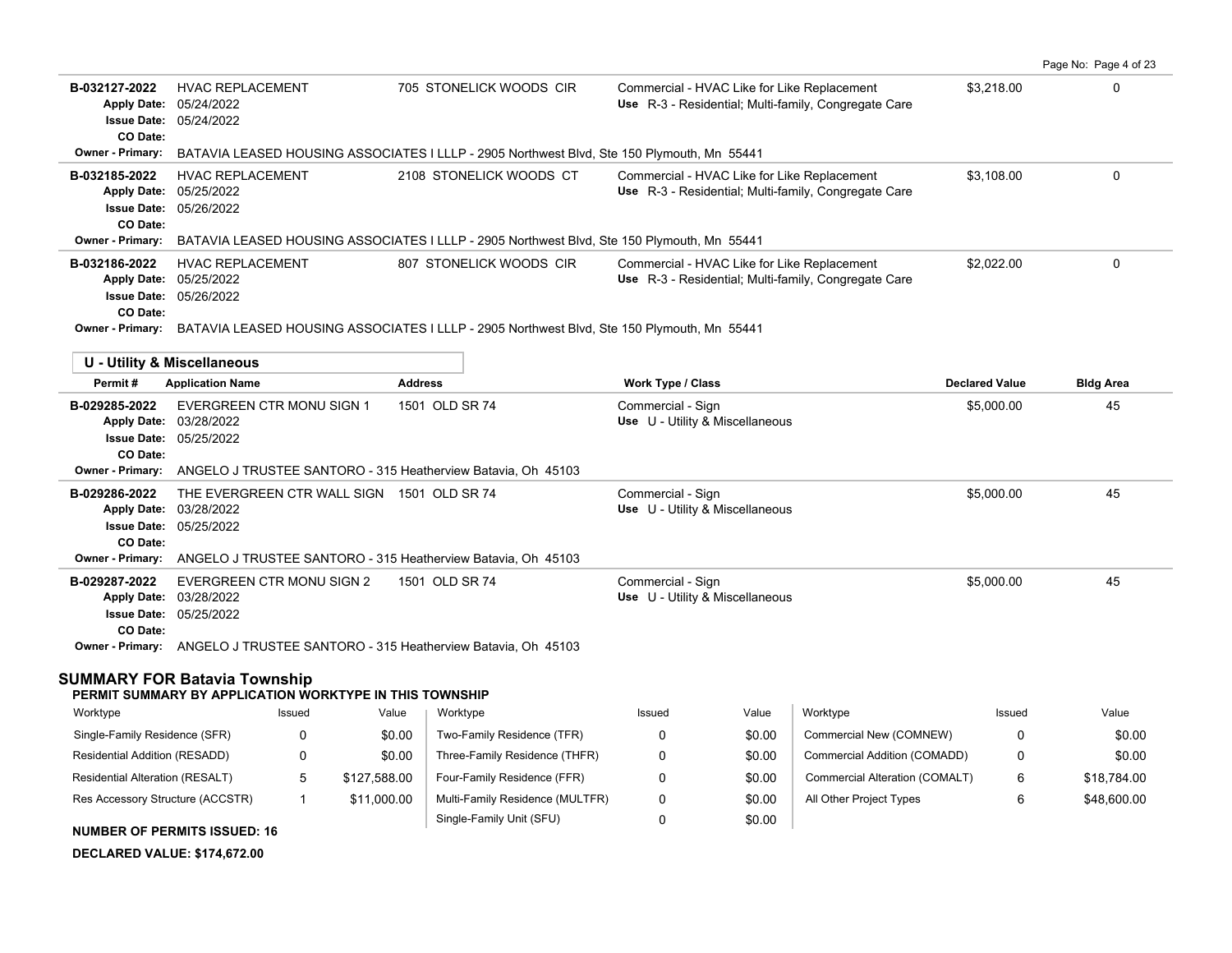**Batavia Village**

| <b>R</b> - Residential RCO    |                                                                                                                                                                                                                    |                         |                            |                                                                   |       |                         |                       |                  |
|-------------------------------|--------------------------------------------------------------------------------------------------------------------------------------------------------------------------------------------------------------------|-------------------------|----------------------------|-------------------------------------------------------------------|-------|-------------------------|-----------------------|------------------|
| Permit#                       | <b>Application Name</b>                                                                                                                                                                                            | <b>Address</b>          |                            | Work Type / Class                                                 |       |                         | <b>Declared Value</b> | <b>Bldg Area</b> |
| B-032151-2022                 | <b>ELECTRIC REPAIR</b><br>Apply Date: 05/24/2022<br><b>Issue Date: 05/24/2022</b><br>CO Date: 06/07/2022                                                                                                           | 550 ELY ST              |                            | Residential - Electric Service Upgrade<br>Use R - Residential RCO |       |                         | \$400.00              | 0                |
| <b>Owner - Primary:</b>       | CHRISTOPHER T & MELISSA WRIGHT - 3718 Henningsmill Rd Williamsburg, Oh 45176                                                                                                                                       |                         |                            |                                                                   |       |                         |                       |                  |
| B-032250-2022<br>CO Date:     | <b>DECK</b><br>Apply Date: 05/26/2022<br><b>Issue Date: 05/31/2022</b>                                                                                                                                             | 2401 VALLEYBROOK CT     |                            | <b>Residential - Addition</b><br>Use R - Residential RCO          |       |                         | \$8,900.00            | 120              |
| <b>Owner - Primary:</b>       | BRETT P & COLLEEN PHILLIPS - 2401 Valleybrook Ct Batavia, Oh 45103                                                                                                                                                 |                         |                            |                                                                   |       |                         |                       |                  |
| B-032327-2022                 | <b>ELECTRIC UPGRADE</b><br>Apply Date: 05/27/2022<br><b>Issue Date: 05/27/2022</b><br>CO Date: 06/06/2022<br>Owner - Primary: CATHERINE E HOUK - 230 Edith Av Batavia, Oh 45103                                    | 230 EDITH AVE           |                            | Residential - Electric Service Upgrade<br>Use R - Residential RCO |       |                         | \$2,000.00            | $\Omega$         |
|                               | S-1 - Storage: Moderate Hazard                                                                                                                                                                                     |                         |                            |                                                                   |       |                         |                       |                  |
| Permit#                       | <b>Application Name</b>                                                                                                                                                                                            | <b>Address</b>          |                            | <b>Work Type / Class</b>                                          |       |                         | <b>Declared Value</b> | <b>Bldg Area</b> |
| B-029451-2022<br>CO Date:     | <b>TRAILER OFFICE JUVENILE CT</b><br>Apply Date: 04/04/2022<br><b>Issue Date: 05/25/2022</b><br>Owner - Primary: WADE GRABOWSKICLERMONT COUNTY BOARD OF COMMISSIONERS - 101 E Main St, 3Rd Floor Batavia, Oh 45103 | 2340 CLERMONT CENTER DR |                            | Commercial - New Structure<br>Use S-1 - Storage: Moderate Hazard  |       |                         | \$4,200.00            | 400              |
|                               |                                                                                                                                                                                                                    |                         |                            |                                                                   |       |                         |                       |                  |
|                               | <b>SUMMARY FOR Batavia Village</b><br>PERMIT SUMMARY BY APPLICATION WORKTYPE IN THIS TOWNSHIP                                                                                                                      |                         |                            |                                                                   |       |                         |                       |                  |
| Worktype                      | Issued                                                                                                                                                                                                             | Value<br>Worktype       |                            | Issued                                                            | Value | Worktype                | Issued                | Value            |
| Single-Family Residence (SFR) | $\Omega$                                                                                                                                                                                                           | \$0.00                  | Two-Family Residence (TFR) | $\Omega$                                                          | ደ0.00 | Commercial New (COMNEW) | -1                    | \$4,200,00       |

| Worktype                                                                                             | Issued | Value      | Worktype                        | <b>Issued</b> | Value  | Worktype                       | <b>Issued</b> | Value      |
|------------------------------------------------------------------------------------------------------|--------|------------|---------------------------------|---------------|--------|--------------------------------|---------------|------------|
| Single-Family Residence (SFR)                                                                        |        | \$0.00     | Two-Family Residence (TFR)      |               | \$0.00 | Commercial New (COMNEW)        |               | \$4,200.00 |
| Residential Addition (RESADD)                                                                        |        | \$8.900.00 | Three-Family Residence (THFR)   |               | \$0.00 | Commercial Addition (COMADD)   |               | \$0.00     |
| Residential Alteration (RESALT)                                                                      |        | \$2,400.00 | Four-Family Residence (FFR)     |               | \$0.00 | Commercial Alteration (COMALT) | 0             | \$0.00     |
| Res Accessory Structure (ACCSTR)                                                                     | 0      | \$0.00     | Multi-Family Residence (MULTFR) |               | \$0.00 | All Other Project Types        |               | \$0.00     |
| $\ddotsc$ . The second of $\ddotsc$ of $\ddotsc$ of $\ddotsc$ of $\ddotsc$ of $\ddotsc$ of $\ddotsc$ |        |            | Single-Family Unit (SFU)        |               | \$0.00 |                                |               |            |

### **NUMBER OF PERMITS ISSUED: 4**

**DECLARED VALUE: \$15,500.00**

# **Franklin Township**

**Permit # Application Name Address Work Type / Class Declared Value Bldg Area**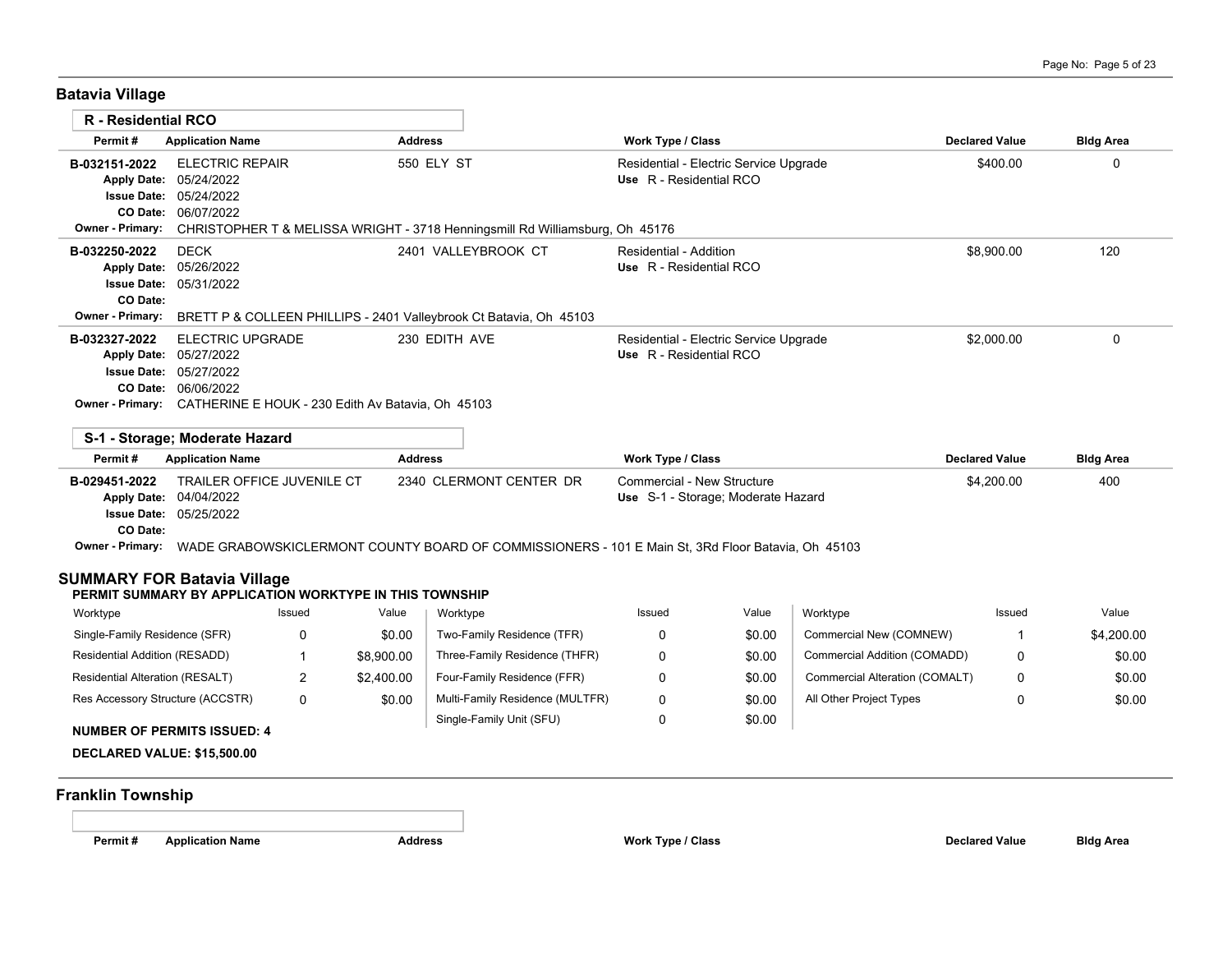|                                                                                                 |                                                          |              |                |                                                                                   |                                                              |                                        |                                       |                       | Page No: Page 6 of 23 |
|-------------------------------------------------------------------------------------------------|----------------------------------------------------------|--------------|----------------|-----------------------------------------------------------------------------------|--------------------------------------------------------------|----------------------------------------|---------------------------------------|-----------------------|-----------------------|
| FLD-031928-202 BROADWELL SFR                                                                    | Apply Date: 05/19/2022<br><b>Issue Date: 05/26/2022</b>  |              |                | 156 FELICITY CEDRON RURAL RD Flood - Residential                                  | Use                                                          |                                        |                                       | \$320,000.00          | 4,580                 |
| CO Date:                                                                                        |                                                          |              |                | Owner - Primary: ANGELA BROADWELL & MIKE SWINFORD - 158 Sr 133 Felicity, Oh 45120 |                                                              |                                        |                                       |                       |                       |
| R - Residential RCO                                                                             |                                                          |              |                |                                                                                   |                                                              |                                        |                                       |                       |                       |
| Permit#                                                                                         | <b>Application Name</b>                                  |              | <b>Address</b> |                                                                                   | Work Type / Class                                            |                                        |                                       | <b>Declared Value</b> | <b>Bldg Area</b>      |
| B-031709-2022<br>Apply Date: 05/16/2022<br>CO Date:                                             | <b>ELECTRIC UPGRADE</b><br><b>Issue Date: 05/27/2022</b> |              |                | 1781 SWINGS CORNER POINT                                                          | Use R - Residential RCO                                      | Residential - Electric Service Upgrade |                                       | \$0.00                | 0                     |
| Owner - Primary:                                                                                |                                                          |              |                | DOUGLAS & LINDA SCOTT - 1781 Swings Corner Pt Isabel Rd Bethel, Oh 45106          |                                                              |                                        |                                       |                       |                       |
| B-031927-2022<br>Apply Date: 05/19/2022<br>CO Date:                                             | <b>BROADWELL SFR</b><br><b>Issue Date: 05/26/2022</b>    |              |                | 156 FELICITY CEDRON RURAL RD Residential - Single Family Residence                | Use R - Residential RCO                                      |                                        |                                       | \$320,000.00          | 4,580                 |
|                                                                                                 |                                                          |              |                | Owner - Primary: ANGELA BROADWELL & MIKE SWINFORD - 158 Sr 133 Felicity, Oh 45120 |                                                              |                                        |                                       |                       |                       |
| <b>SUMMARY FOR Franklin Township</b><br>PERMIT SUMMARY BY APPLICATION WORKTYPE IN THIS TOWNSHIP |                                                          |              |                |                                                                                   |                                                              |                                        |                                       |                       |                       |
| Worktype                                                                                        |                                                          | Issued       | Value          | Worktype                                                                          | Issued                                                       | Value                                  | Worktype                              | Issued                | Value                 |
| Single-Family Residence (SFR)                                                                   |                                                          | -1           | \$320,000.00   | Two-Family Residence (TFR)                                                        | 0                                                            | \$0.00                                 | Commercial New (COMNEW)               | 0                     | \$0.00                |
| Residential Addition (RESADD)                                                                   |                                                          | 0            | \$0.00         | Three-Family Residence (THFR)                                                     | 0                                                            | \$0.00                                 | Commercial Addition (COMADD)          | 0                     | \$0.00                |
| Residential Alteration (RESALT)                                                                 |                                                          | $\mathbf{1}$ | \$0.00         | Four-Family Residence (FFR)                                                       | $\mathbf 0$                                                  | \$0.00                                 | <b>Commercial Alteration (COMALT)</b> | 0                     | \$0.00                |
| Res Accessory Structure (ACCSTR)                                                                |                                                          | $\mathbf{0}$ | \$0.00         | Multi-Family Residence (MULTFR)                                                   | 0                                                            | \$0.00                                 | All Other Project Types               | 1                     | \$320,000.00          |
| <b>NUMBER OF PERMITS ISSUED: 3</b>                                                              |                                                          |              |                | Single-Family Unit (SFU)                                                          | $\Omega$                                                     | \$0.00                                 |                                       |                       |                       |
| <b>DECLARED VALUE: \$640,000.00</b>                                                             |                                                          |              |                |                                                                                   |                                                              |                                        |                                       |                       |                       |
| <b>Goshen Township</b>                                                                          |                                                          |              |                |                                                                                   |                                                              |                                        |                                       |                       |                       |
| R - Residential RCO                                                                             |                                                          |              |                |                                                                                   |                                                              |                                        |                                       |                       |                       |
| Permit#                                                                                         | <b>Application Name</b>                                  |              | <b>Address</b> |                                                                                   | Work Type / Class                                            |                                        |                                       | <b>Declared Value</b> | <b>Bldg Area</b>      |
| B-030603-2022<br>Apply Date: 04/28/2022<br>CO Date:                                             | <b>SOLAR PANELS</b><br>Issue Date: 05/25/2022            |              |                | 6530 CHARLES SNIDER RD                                                            | <b>Residential - Solar Panels</b><br>Use R - Residential RCO |                                        |                                       | \$30,000.00           | 0                     |

|               | <b>Owner - Primary:</b> JASON WINTER - 6530 Charles Snider Rd Loveland, Oh 45140 |                |                                |             |  |
|---------------|----------------------------------------------------------------------------------|----------------|--------------------------------|-------------|--|
| B-031673-2022 | HVAC REPLACEMENT                                                                 | 6646 SHILOH RD | Residential - HVAC Replacement | \$13.300.00 |  |
|               | <b>Apply Date: 05/16/2022</b>                                                    |                | Use R - Residential RCO        |             |  |
|               | <b>Issue Date: 05/26/2022</b>                                                    |                |                                |             |  |
| CO Date:      |                                                                                  |                |                                |             |  |
|               | <b>Owner - Primary:</b> CLINTON J II HINDS - 6646 Shiloh Rd Goshen, Oh 45122     |                |                                |             |  |
|               |                                                                                  |                |                                |             |  |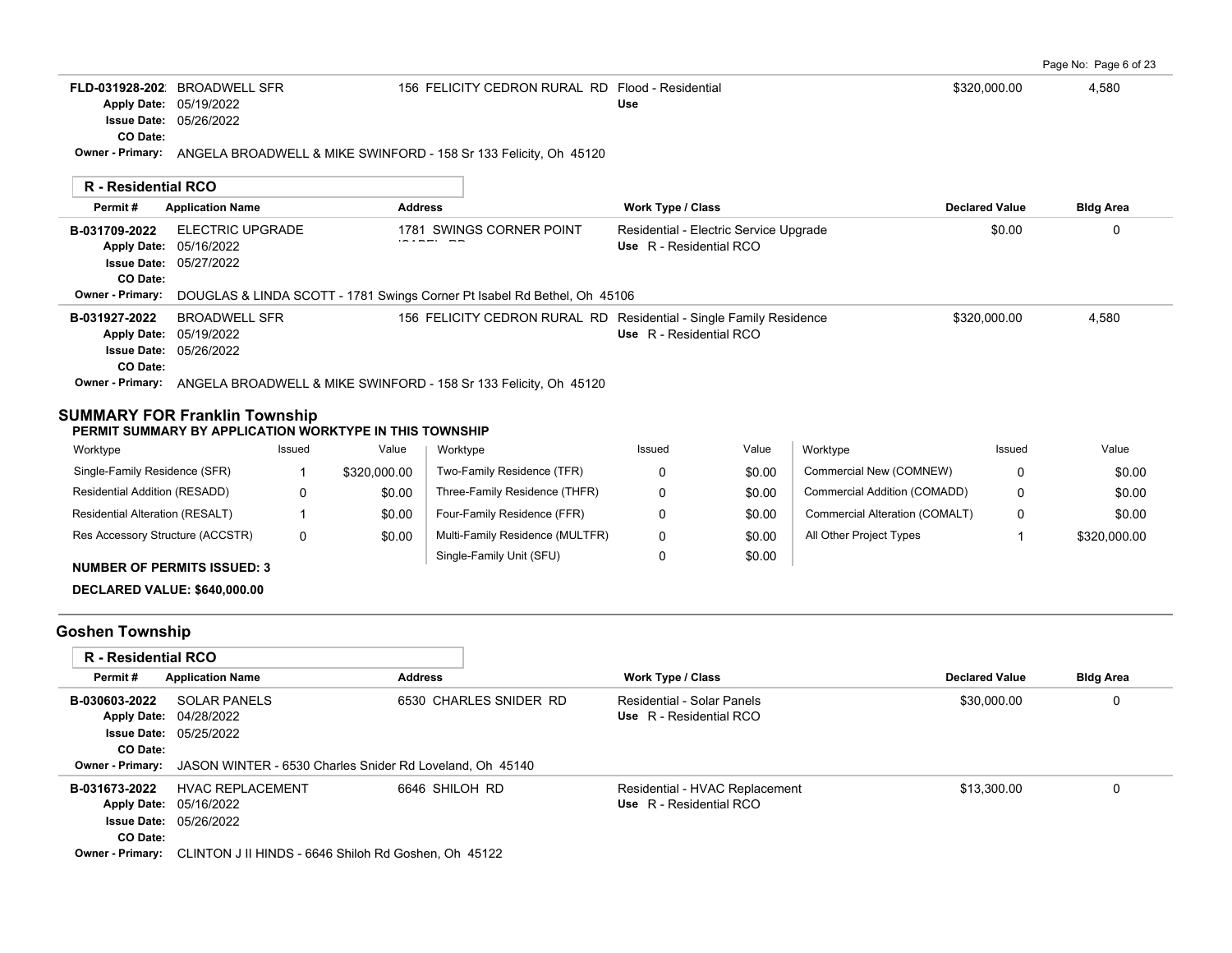|                                                                                       |                                                                                                                                              |                                                                                                                |                                                                   |              | Page No: Page 7 of 23 |
|---------------------------------------------------------------------------------------|----------------------------------------------------------------------------------------------------------------------------------------------|----------------------------------------------------------------------------------------------------------------|-------------------------------------------------------------------|--------------|-----------------------|
| B-032096-2022<br>Apply Date: 05/23/2022<br>CO Date:                                   | <b>BURCH SFR</b><br><b>Issue Date: 05/25/2022</b>                                                                                            | 1922 HICKORY LN                                                                                                | Residential - Single Family Residence<br>Use R - Residential RCO  | \$730,000.00 | 6,002                 |
| <b>Owner - Primary:</b>                                                               | TIMOTHY BURCH - 3631 Nantucket Dr, F Loveland, Oh 45140                                                                                      |                                                                                                                |                                                                   |              |                       |
| B-032103-2022<br>Apply Date: 05/23/2022<br>CO Date:                                   | POOL INGROUND<br><b>Issue Date: 05/23/2022</b>                                                                                               | 6690 SUSAN DR                                                                                                  | Residential - Alteration<br>Use R - Residential RCO               | \$75,000.00  | $\Omega$              |
| <b>Owner - Primary:</b>                                                               |                                                                                                                                              | JOHN ALFORD & JENNIFER KOLSTO - 6690 Susan Dr Loveland, Oh 45140                                               |                                                                   |              |                       |
| B-032115-2022<br>Apply Date: 05/23/2022<br>CO Date:<br><b>Owner - Primary:</b>        | <b>HUMPHREY SFR</b><br><b>Issue Date: 05/25/2022</b>                                                                                         | 2439 WOODVILLE PIKE<br>SCOTT HUMPHREY & AMY CAMPBELL - 2439 Woodville Pi Goshen, Oh 45122                      | Residential - Single Family Residence<br>Use R - Residential RCO  | \$500,000.00 | 9,677                 |
| B-032140-2022<br>Apply Date: 05/24/2022<br><b>Owner - Primary:</b>                    | <b>ELECTRIC REPAIR</b><br>Issue Date: 05/24/2022<br>CO Date: 05/31/2022                                                                      | 1 VALLEY LN<br>JAMES L PEACE EXCHNG ACCMMDTR CAMELA JACOBS - Po Box 36 Newtonsville, Oh 45158                  | Residential - Electric Service Upgrade<br>Use R - Residential RCO | \$500.00     | 0                     |
| B-032141-2022                                                                         | <b>ELECTRIC REPAIR</b><br>Apply Date: 05/24/2022<br><b>Issue Date: 05/24/2022</b><br>CO Date: 05/31/2022                                     | 2 VALLEY LN<br>Owner - Primary: JAMES L PEACE EXCHNG ACCMMDTR CAMELA JACOBS - Po Box 36 Newtonsville, Oh 45158 | Residential - Electric Service Upgrade<br>Use R - Residential RCO | \$100.00     | $\Omega$              |
| B-032143-2022<br>Apply Date: 05/24/2022<br><b>CO Date:</b><br><b>Owner - Primary:</b> | <b>HVAC REPLACEMENT</b><br><b>Issue Date: 05/24/2022</b><br>OLA S SMITH - 1403 Stella Dr Loveland, Oh 45140-8481                             | 1403 STELLA DR                                                                                                 | Residential - HVAC Replacement<br>Use R - Residential RCO         | \$1,500.00   | 0                     |
| B-032199-2022<br>Apply Date: 05/25/2022<br><b>Owner - Primary:</b>                    | <b>ELECTRIC REPAIR</b><br>Issue Date: 05/25/2022<br>CO Date: 05/27/2022<br>GAIL ROHNE - 6061 Sr 132 Goshen, Oh 45122                         | 6061 SR 132                                                                                                    | Residential - Electric Service Upgrade<br>Use R - Residential RCO | \$100.00     | $\Omega$              |
| B-032224-2022<br>Apply Date: 05/25/2022<br>CO Date:<br><b>Owner - Primary:</b>        | POOL INGROUND<br><b>Issue Date: 05/25/2022</b>                                                                                               | 6854 CLUBSIDE DR<br>ALEX TORRES6S ORLY GEORGETOWN OH LLC - 17311 Dallas Pkwy, 220 Dallas, Tx 75248             | Residential - Alteration<br>Use R - Residential RCO               | \$75,000.00  | 0                     |
| B-032382-2022<br>Apply Date: 05/31/2022<br>CO Date:                                   | POOL INGROUND<br><b>Issue Date: 05/31/2022</b><br><b>Owner - Primary:</b> WILLIAM L & LEIS LISA M HODGE - 1945 Woodville Pi Goshen, Oh 45122 | 1945 WOODVILLE PIKE                                                                                            | Residential - Alteration<br>Use R - Residential RCO               | \$40,000.00  | 0                     |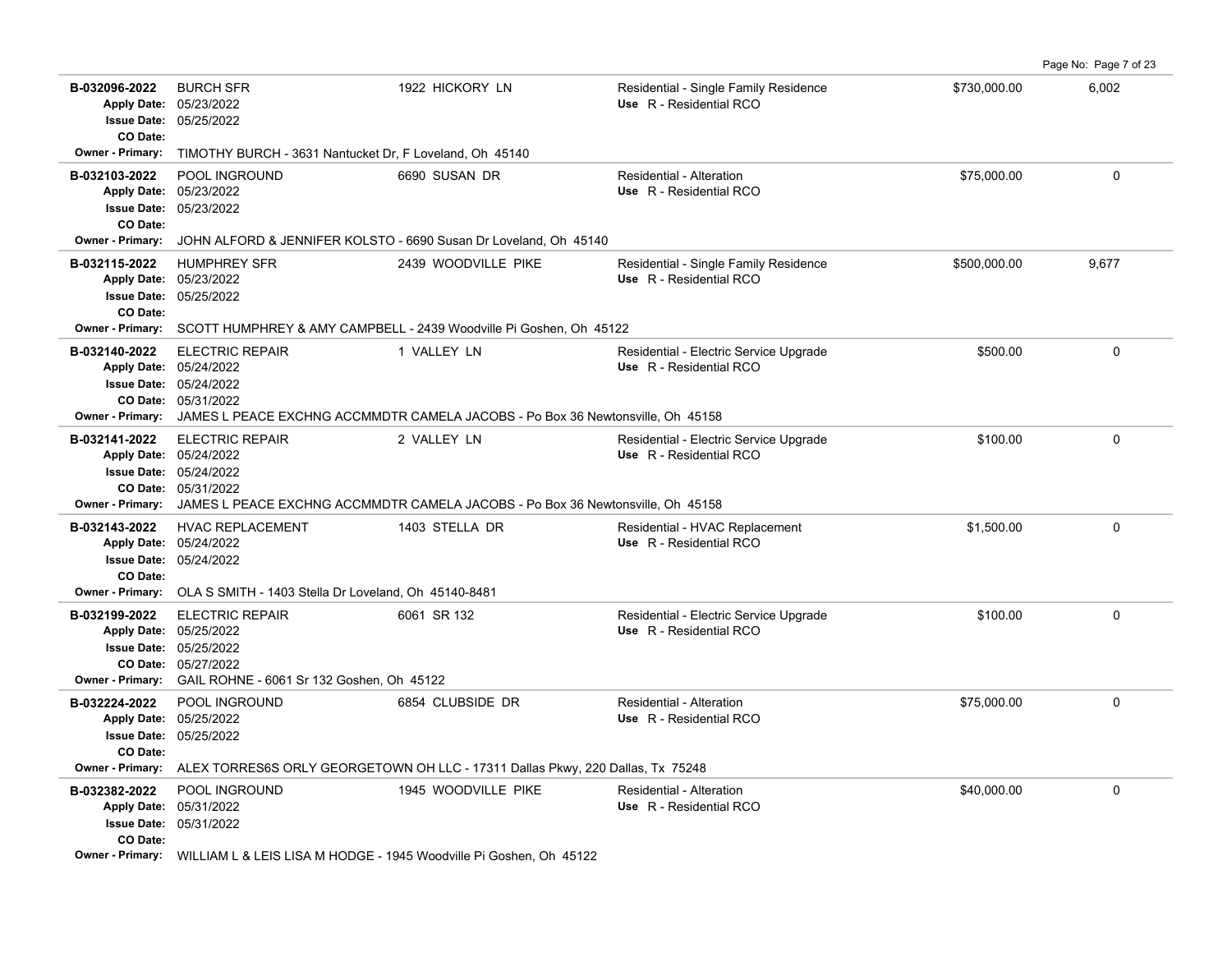|  | Page No: Page 8 of 23 |  |  |  |  |  |
|--|-----------------------|--|--|--|--|--|
|--|-----------------------|--|--|--|--|--|

| B-032403-2022<br><b>Apply Date:</b>                                           | <b>HVAC REPLACEMENT</b><br>05/31/2022<br><b>Issue Date: 05/31/2022</b> | 5930 MARSH CIR       | Residential - HVAC Replacement<br>Use R - Residential RCO                                           | \$9,000.00     |                  |
|-------------------------------------------------------------------------------|------------------------------------------------------------------------|----------------------|-----------------------------------------------------------------------------------------------------|----------------|------------------|
| CO Date:                                                                      |                                                                        |                      |                                                                                                     |                |                  |
| JOSHUA MORALES - 5930 Marsh Cir Loveland, Oh 45140<br><b>Owner - Primary:</b> |                                                                        |                      |                                                                                                     |                |                  |
|                                                                               | R-3 - Residential: Multi-family, Congregate Care                       |                      |                                                                                                     |                |                  |
| Permit#                                                                       | <b>Application Name</b>                                                | <b>Address</b>       | <b>Work Type / Class</b>                                                                            | Declared Value | <b>Bldg Area</b> |
| B-032128-2022<br><b>Apply Date:</b>                                           | <b>HVAC REPLACEMENT</b><br>05/24/2022                                  | 401 COUNTRY LAKE CIR | Commercial - HVAC Like for Like Replacement<br>Use R-3 - Residential: Multi-family, Congregate Care | \$3.218.00     |                  |

05/24/2022 **Issue Date: CO Date:**

**Owner - Primary:** GOSHEN LEASED HOUSING ASSOCIATES I LLLP - 2905 Northwest Blvd, Ste 150 Plymouth, Mn 55441

#### **SUMMARY FOR Goshen Township**

#### **PERMIT SUMMARY BY APPLICATION WORKTYPE IN THIS TOWNSHIP**

| Worktype                            | Issued | Value          | Worktype                        | Issued | Value  | Worktvpe                       | Issued | Value       |
|-------------------------------------|--------|----------------|---------------------------------|--------|--------|--------------------------------|--------|-------------|
| Single-Family Residence (SFR)       |        | \$1.230.000.00 | Two-Family Residence (TFR)      |        | \$0.00 | Commercial New (COMNEW)        |        | \$0.00      |
| Residential Addition (RESADD)       |        | \$0.00         | Three-Family Residence (THFR)   |        | \$0.00 | Commercial Addition (COMADD)   |        | \$0.00      |
| Residential Alteration (RESALT)     | 10     | \$244.500.00   | Four-Family Residence (FFR)     |        | \$0.00 | Commercial Alteration (COMALT) |        | \$3,218,00  |
| Res Accessory Structure (ACCSTR)    |        | \$0.00         | Multi-Family Residence (MULTFR) |        | \$0.00 | All Other Project Types        | 4      | \$53,800.00 |
| <b>NUMBER OF PERMITS ISSUED: 13</b> |        |                | Single-Family Unit (SFU)        |        | \$0.00 |                                |        |             |

**DECLARED VALUE: \$1,477,718.00**

### **Jackson Township**

| <b>R</b> - Residential RCO |                                                                                            |                  |                                       |                       |                  |
|----------------------------|--------------------------------------------------------------------------------------------|------------------|---------------------------------------|-----------------------|------------------|
| Permit#                    | <b>Application Name</b>                                                                    | <b>Address</b>   | <b>Work Type / Class</b>              | <b>Declared Value</b> | <b>Bldg Area</b> |
| B-031991-2022              | <b>SCHUMACHER HOMES</b>                                                                    | 2647 FREEDOM TRL | Residential - Single Family Residence | \$635,000.00          | 6,350            |
|                            | Apply Date: 05/20/2022                                                                     |                  | Use R - Residential RCO               |                       |                  |
|                            | <b>Issue Date: 05/25/2022</b>                                                              |                  |                                       |                       |                  |
| CO Date:                   |                                                                                            |                  |                                       |                       |                  |
| <b>Owner - Primary:</b>    | DAVID & ELIZABETH HUFF - 199 1/2 Hanley Ln Batavia, Oh 45103                               |                  |                                       |                       |                  |
| B-032086-2022              | <b>DECK</b>                                                                                | 5031 SR 133      | Residential - Addition                | \$10,000.00           | 1,100            |
|                            | Apply Date: 05/23/2022                                                                     |                  | Use R - Residential RCO               |                       |                  |
|                            | <b>Issue Date: 05/27/2022</b>                                                              |                  |                                       |                       |                  |
| CO Date:                   |                                                                                            |                  |                                       |                       |                  |
|                            | <b>Owner - Primary:</b> MARK J & KATHERINE S SABO - 5031 State Route 133 Batavia, Oh 45103 |                  |                                       |                       |                  |
| B-032137-2022              | <b>FRENCH DRAIN</b>                                                                        | 5226 BURDSALL RD | Residential - Site Development        | \$500.00              | 0                |
|                            | Apply Date: 05/24/2022                                                                     |                  | Use R - Residential RCO               |                       |                  |
|                            | <b>Issue Date: 05/24/2022</b>                                                              |                  |                                       |                       |                  |
|                            | CO Date: 06/03/2022                                                                        |                  |                                       |                       |                  |
|                            | <b>Owner - Primary:</b> JT & CT . - 5226 Burdsall` Rd Williamsburg, Oh 45176               |                  |                                       |                       |                  |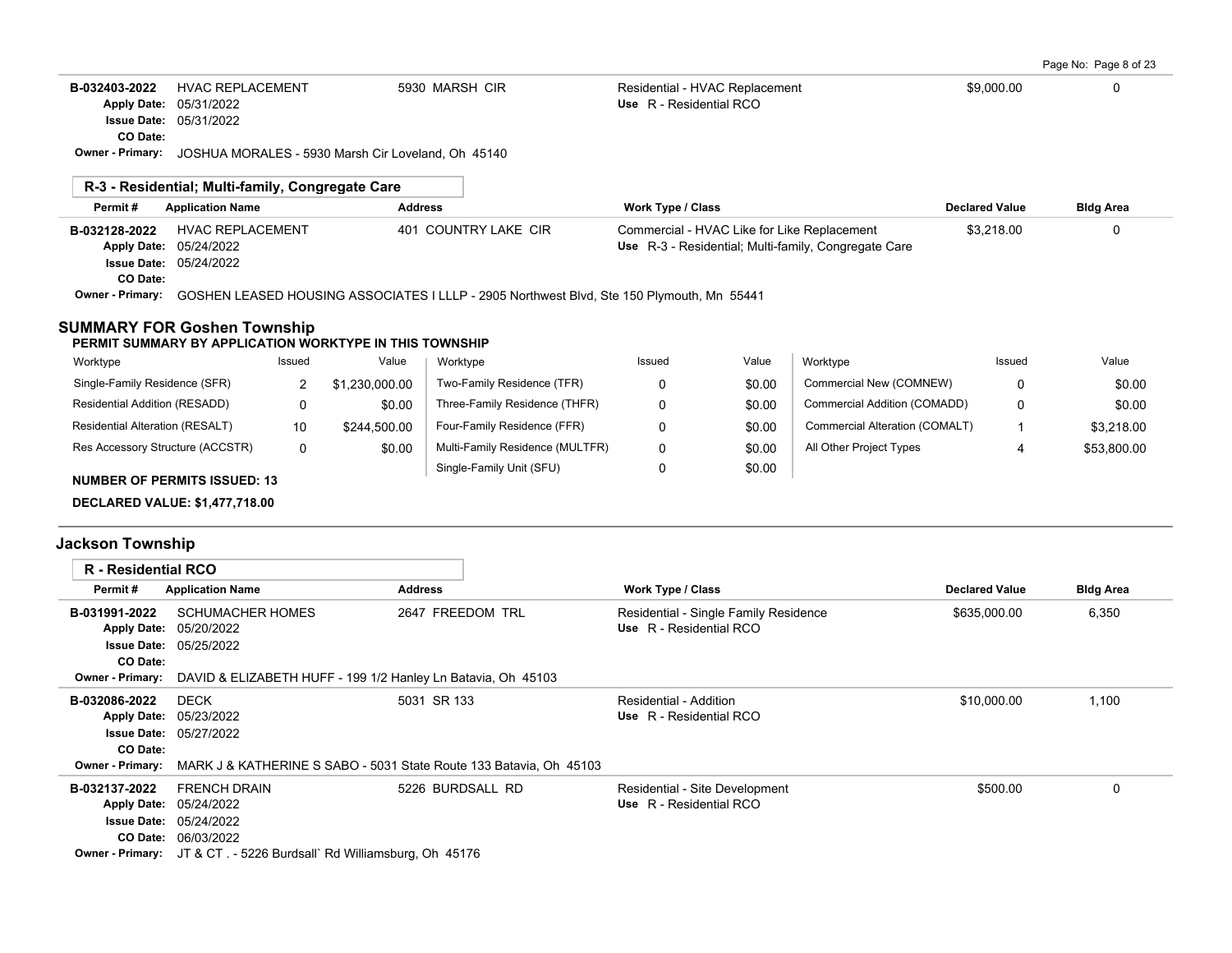| Page No: Page 9 of 23 |  |  |  |  |  |  |
|-----------------------|--|--|--|--|--|--|
|-----------------------|--|--|--|--|--|--|

| B-032193-2022             | ELECTRIC UPGRADE                                 | 5102 TECUMSEH LN                                                                                       | Residential - Electric Service Upgrade               | \$1,150.00            |                  |
|---------------------------|--------------------------------------------------|--------------------------------------------------------------------------------------------------------|------------------------------------------------------|-----------------------|------------------|
|                           | Apply Date: 05/25/2022                           |                                                                                                        | Use R - Residential RCO                              |                       |                  |
|                           | <b>Issue Date: 05/25/2022</b>                    |                                                                                                        |                                                      |                       |                  |
| CO Date:                  |                                                  |                                                                                                        |                                                      |                       |                  |
|                           |                                                  | <b>Owner - Primary:</b> WILLIAM R JR & LAURA S MITCHELL - 5102 Tecumseh Ln Williamsburg, Oh 45176-8244 |                                                      |                       |                  |
|                           |                                                  |                                                                                                        |                                                      |                       |                  |
|                           | R-3 - Residential: Multi-family, Congregate Care |                                                                                                        |                                                      |                       |                  |
| Permit#                   | <b>Application Name</b>                          | <b>Address</b>                                                                                         | <b>Work Type / Class</b>                             | <b>Declared Value</b> | <b>Bldg Area</b> |
|                           |                                                  |                                                                                                        |                                                      |                       |                  |
|                           | DEMO. TP                                         | 4893 MONTEREY MAPLE GROVE                                                                              | Residential - Alteration                             | \$10,000.00           |                  |
|                           | Apply Date: 05/23/2022                           | $- -$                                                                                                  | Use R-3 - Residential: Multi-family, Congregate Care |                       |                  |
|                           | <b>Issue Date: 05/24/2022</b>                    |                                                                                                        |                                                      |                       |                  |
| B-032114-2022<br>CO Date: |                                                  |                                                                                                        |                                                      |                       |                  |

| Worktype                           | Issued | Value        | Worktype                        | Issued | Value  | Worktype                       | Issued | Value    |
|------------------------------------|--------|--------------|---------------------------------|--------|--------|--------------------------------|--------|----------|
| Single-Family Residence (SFR)      |        | \$635,000.00 | Two-Family Residence (TFR)      |        | \$0.00 | Commercial New (COMNEW)        | 0      | \$0.00   |
| Residential Addition (RESADD)      |        | \$10,000.00  | Three-Family Residence (THFR)   |        | \$0.00 | Commercial Addition (COMADD)   | 0      | \$0.00   |
| Residential Alteration (RESALT)    |        | \$11.150.00  | Four-Family Residence (FFR)     |        | \$0.00 | Commercial Alteration (COMALT) | 0      | \$0.00   |
| Res Accessory Structure (ACCSTR)   |        | \$0.00       | Multi-Family Residence (MULTFR) |        | \$0.00 | All Other Project Types        |        | \$500.00 |
| <b>NUMBER OF PERMITS ISSUED: 5</b> |        |              | Single-Family Unit (SFU)        |        | \$0.00 |                                |        |          |

**DECLARED VALUE: \$656,650.00**

# **Miami Township**

|                         | A-2 - Assembly: Banguet Hall, Restaurant                                           |                | <b>Work Type / Class</b>                     |              |                  |
|-------------------------|------------------------------------------------------------------------------------|----------------|----------------------------------------------|--------------|------------------|
| Permit#                 | <b>Application Name</b>                                                            | <b>Address</b> |                                              |              | <b>Bldg Area</b> |
| B-028461-2022           | DICKEYS BBO PIT                                                                    | 1090 SR 28     | Commercial - Alteration                      | \$300.000.00 | 1,890            |
|                         | <b>Apply Date: 03/01/2022</b>                                                      |                | Use A-2 - Assembly: Banquet Hall, Restaurant |              |                  |
|                         | <b>Issue Date: 05/25/2022</b>                                                      |                |                                              |              |                  |
| CO Date:                |                                                                                    |                |                                              |              |                  |
| <b>Owner - Primary:</b> | SPM REAL ESTATE COVINGTON LLC - 8044 Montgomery Rd, Suite 600 Cincinnati, Oh 45236 |                |                                              |              |                  |

# **M - Mercantile; Dept. Store, Retail, Market**

| Permit#       | <b>Application Name</b>               | <b>Address</b>                                                                                | Work Type / Class                                                          | <b>Declared Value</b> | <b>Bldg Area</b> |
|---------------|---------------------------------------|-----------------------------------------------------------------------------------------------|----------------------------------------------------------------------------|-----------------------|------------------|
| B-030967-2022 | KROGER #921<br>Apply Date: 05/04/2022 | 1093 SR 28                                                                                    | Commercial - Alteration<br>Use M - Mercantile; Dept. Store, Retail, Market | \$35,347.00           |                  |
|               | <b>Issue Date: 05/24/2022</b>         |                                                                                               |                                                                            |                       |                  |
| CO Date:      |                                       |                                                                                               |                                                                            |                       |                  |
|               |                                       | <b>Owner - Primary:</b> 3 MULBERRY LP SUSO - 121 King St W, Suite 200 Toronto, On M5H 3T9, On |                                                                            |                       |                  |

### **R - Residential RCO**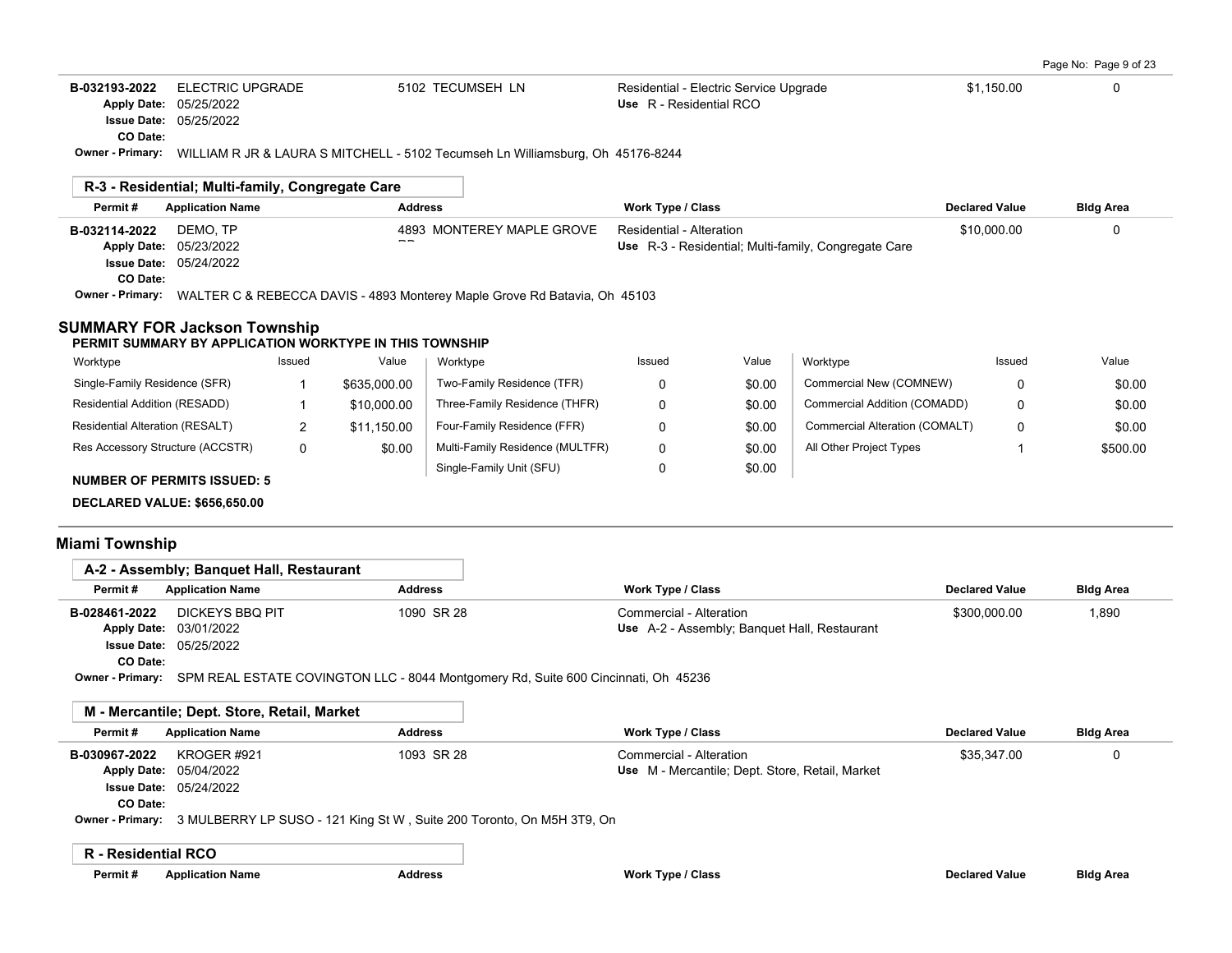**B-031946-2022** HVAC REPLACEMENT 1243 DAY CIR Residential - HVAC Replacement \$12,420.00 \$12,420.00 05/31/2022 **CO Date:** 05/26/2022 **Issue Date:** Apply Date: 05/20/2022 **Apply Date: Use** R - Residential RCO **Owner - Primary:** ROBIN A MEANS - 1243 E Day Cir Milford, Oh 45150 **B-031954-2022** \$70,000.00 0 POOL INGROUND 6314 TRAILRIDGE CT Residential - Alteration 05/23/2022 **Issue Date:** 05/20/2022 **Apply Date: Use** R - Residential RCO **CO Date: Owner - Primary:** JAMES K & KATHLEEN F HILL - 6314 Trailridge Ct Loveland, Oh 45140 **B-032038-2022** POOL INGROUND 414 PINEBLUFF DR Residential - Alteration \$40,000.00 0 05/23/2022 **Issue Date:** 05/21/2022 **Apply Date: Use** R - Residential RCO POOL INGROUND 414 PINEBLUFF DR Residential - Alteration **CO Date: Owner - Primary:** MARSHALL BRENT & LEMLE - 414 Pinebluff Dr Loveland, Oh 45140 **B-032051-2022** \$10,000.00 25 05/25/2022 **Issue Date:** 05/21/2022 **Apply Date: Use** R - Residential RCO FOUNDATION 6724 HILLTOP WAY Residential - Alteration **CO Date: Owner - Primary:** . .ROBERTSON AVENUE PROPERTIES - 5724 Hilltop Way Milford, Oh 45150 **B-032084-2022** ROOF REPLACEMENT 1114 HAYWARD CIR Residential - Roof Replacement \$18,000.00 \$18,000.00 0 05/26/2022 **CO Date:** 05/23/2022 **Issue Date:** Apply Date: 05/23/2022 **Apply Date: Use** R - Residential RCO **Owner - Primary:** CHRISTIAN & SEQUOIA TOWNER - 1114 Hayward Cir Milford, Oh 45150 **B-032093-2022** \$150,000.00 1,717 BDRM,BTH, DECK 6409 ROTH RIDGE DR Residential - Addition 05/24/2022 **Issue Date:** Apply Date: 05/23/2022 **Apply Date: Use** R - Residential RCO **CO Date: Owner - Primary:** JAMES P TRUSTEE BOWMAN - 6409 Roth Ridge Rd Loveland, Oh 45140 B-032094-2022 ELECTRIC UPGRADE 1020 OAK LAND DR Residential - Electric Service Upgrade \$10,000.00 \$10,000.00 0 05/23/2022 **Issue Date:** Apply Date: 05/23/2022 **Apply Date: Use** R - Residential RCO **CO Date: Owner - Primary:** ANNA B DAHLQUIST - 1020 Oak Land Dr Loveland, Oh 45140 **B-032165-2022** ELECTRIC REPAIR 1014 HEISERMAN RD Residential - Electric Service Upgrade \$300.00 \$300.00 0 05/25/2022 **CO Date:** 05/24/2022 **Issue Date:** 05/24/2022 **Apply Date: Use** R - Residential RCO **Owner - Primary:** THOMAS R & JUANITA RESER - 1014 Heiserman Rd Milford, Oh 45150 **B-032190-2022** HVAC REPLACEMENT 1108 BROADVIEW PL Residential - HVAC Replacement \$4,940.00 \$4,940.00 05/25/2022 **Issue Date:** 05/25/2022 **Apply Date: Use** R - Residential RCO **CO Date:**

Page No: Page 10 of 23

**Owner - Primary:** DENISE K & MICHAEL DEMPSEY - 3439 Franklin Rd Felicity, Oh 45120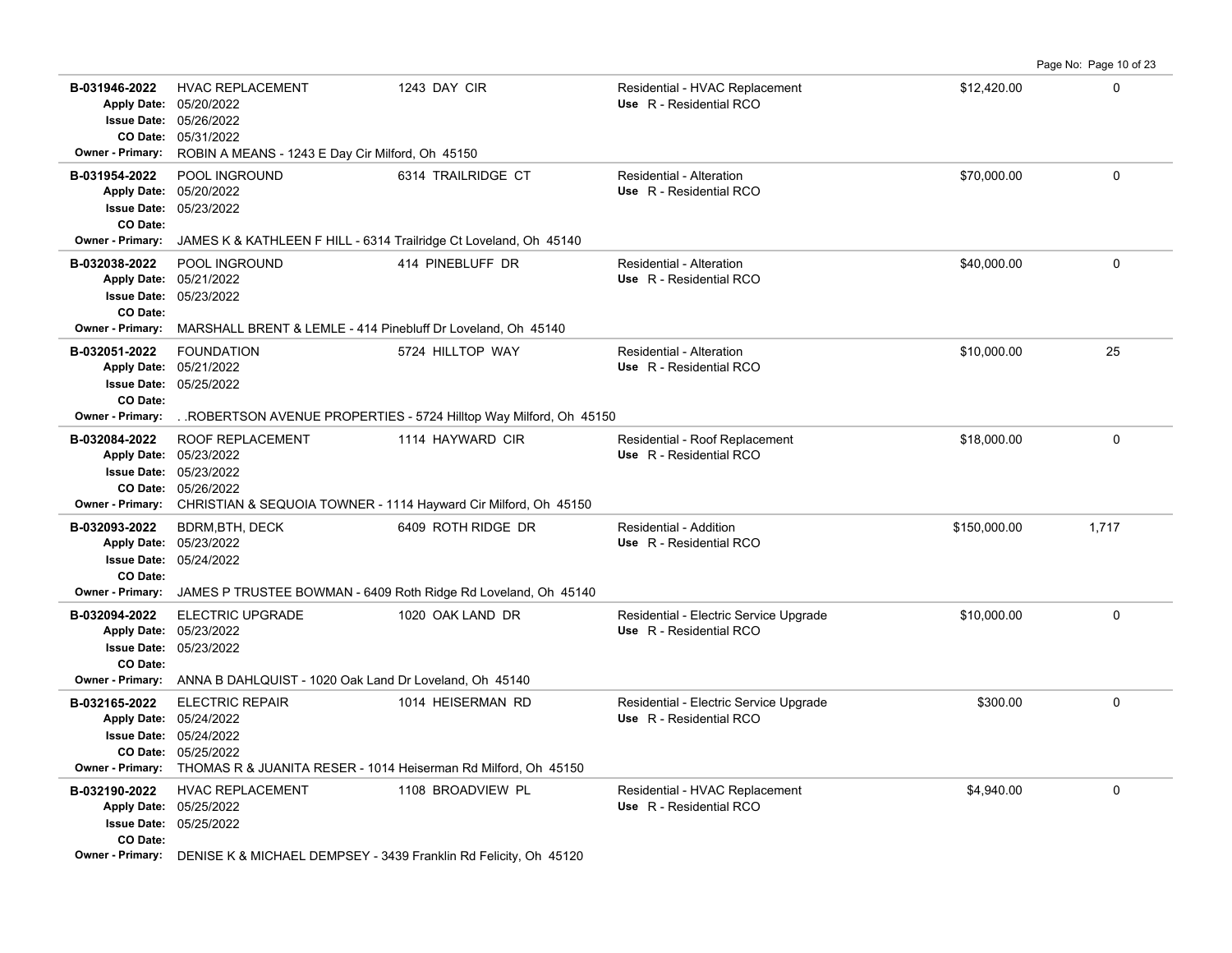| Page No: Page 11 of 23 |  |  |  |  |
|------------------------|--|--|--|--|
|------------------------|--|--|--|--|

|                                                                       |                                                                                                                                         |                      |                                                                                                     |                       | Page No: Page 11 of 23 |
|-----------------------------------------------------------------------|-----------------------------------------------------------------------------------------------------------------------------------------|----------------------|-----------------------------------------------------------------------------------------------------|-----------------------|------------------------|
| B-032212-2022<br><b>Apply Date:</b><br><b>Issue Date:</b><br>CO Date: | POLE BARN<br>05/25/2022<br>05/27/2022                                                                                                   | 6238 DEERHAVEN LN    | Residential - Accessory Structure<br>Use R - Residential RCO                                        | \$57,000.00           | 720                    |
| Owner - Primary:                                                      | DARYL DISCHER - 6238 Deerhaven Ln Loveland, Oh 45140                                                                                    |                      |                                                                                                     |                       |                        |
| B-032298-2022<br><b>Apply Date:</b><br>CO Date:                       | DECK W ROOF<br>05/27/2022<br><b>Issue Date: 05/31/2022</b>                                                                              | 6591 TRAILWOODS DR   | Residential - Addition<br>Use R - Residential RCO                                                   | \$35,000.00           | 400                    |
| Owner - Primary:                                                      | CHRIS WELSCH - 6591 Trailwoods Dr Loveland, Oh 45140                                                                                    |                      |                                                                                                     |                       |                        |
| B-032408-2022                                                         | <b>HVAC REPLACEMENT</b><br>Apply Date: 05/31/2022<br><b>Issue Date: 05/31/2022</b>                                                      | 1702 SMOKE HOUSE WAY | Residential - HVAC Replacement<br>Use R - Residential RCO                                           | \$13,000.00           | $\Omega$               |
| CO Date:                                                              | Owner - Primary: JOHN & NEVILLE KELCIE SHUFFLEBARGER - 1702 Smoke House Way Loveland, Oh 45140                                          |                      |                                                                                                     |                       |                        |
|                                                                       | R-3 - Residential; Multi-family, Congregate Care                                                                                        |                      |                                                                                                     |                       |                        |
| Permit#                                                               | <b>Application Name</b>                                                                                                                 | <b>Address</b>       | Work Type / Class                                                                                   | <b>Declared Value</b> | <b>Bldg Area</b>       |
| B-031723-2022<br><b>Issue Date:</b><br>CO Date:                       | ARBERS MILFORD HVAC RPLC<br>Apply Date: 05/16/2022<br>05/26/2022<br>Owner - Primary: MP RE I LLC - 744 Carle Ave Lewis Center, Oh 43035 | 5900 MEADOWCREEK DR  | Commercial - HVAC Like for Like Replacement<br>Use R-3 - Residential; Multi-family, Congregate Care | \$21,890.00           | 0                      |
|                                                                       | <b>U - Utility &amp; Miscellaneous</b>                                                                                                  |                      |                                                                                                     |                       |                        |
| Permit#                                                               | <b>Application Name</b>                                                                                                                 | <b>Address</b>       | Work Type / Class                                                                                   | <b>Declared Value</b> | <b>Bldg Area</b>       |
| B-030583-2022<br>CO Date:                                             | LO M-SIGN W/ELEC, WMSC<br>Apply Date: 04/28/2022<br><b>Issue Date: 05/26/2022</b>                                                       | 5956 BUCKWHEAT RD    | Commercial - Alteration<br>Use U - Utility & Miscellaneous                                          | \$15,000.00           | 210                    |
|                                                                       | Owner - Primary: HAMILTON COUNTY JOINT VOCATIONAL SCHOOL - 5956 Buckwheat Rd Milford, Oh 45150                                          |                      |                                                                                                     |                       |                        |
| <b>SUMMARY FOR Miami Township</b>                                     |                                                                                                                                         |                      |                                                                                                     |                       |                        |
|                                                                       | PERMIT SUMMARY BY APPLICATION WORKTYPE IN THIS TOWNSHIP                                                                                 |                      |                                                                                                     |                       |                        |

| Worktype                            | Issued | Value        | Worktype                        | Issued | Value  | Worktype                       | Issued | Value        |
|-------------------------------------|--------|--------------|---------------------------------|--------|--------|--------------------------------|--------|--------------|
| Single-Family Residence (SFR)       |        | \$0.00       | Two-Family Residence (TFR)      |        | \$0.00 | Commercial New (COMNEW)        | 0      | \$0.00       |
| Residential Addition (RESADD)       | _      | \$185,000.00 | Three-Family Residence (THFR)   |        | \$0.00 | Commercial Addition (COMADD)   | 0      | \$0.00       |
| Residential Alteration (RESALT)     | 9      | \$178,660.00 | Four-Family Residence (FFR)     |        | \$0.00 | Commercial Alteration (COMALT) | 4      | \$372.237.00 |
| Res Accessory Structure (ACCSTR)    |        | \$57,000.00  | Multi-Family Residence (MULTFR) |        | \$0.00 | All Other Project Types        |        | \$48.360.00  |
|                                     |        |              | Single-Family Unit (SFU)        |        | \$0.00 |                                |        |              |
| <b>NUMBER OF PERMITS ISSUED: 16</b> |        |              |                                 |        |        |                                |        |              |

**DECLARED VALUE: \$792,897.00**

# **Monroe Township**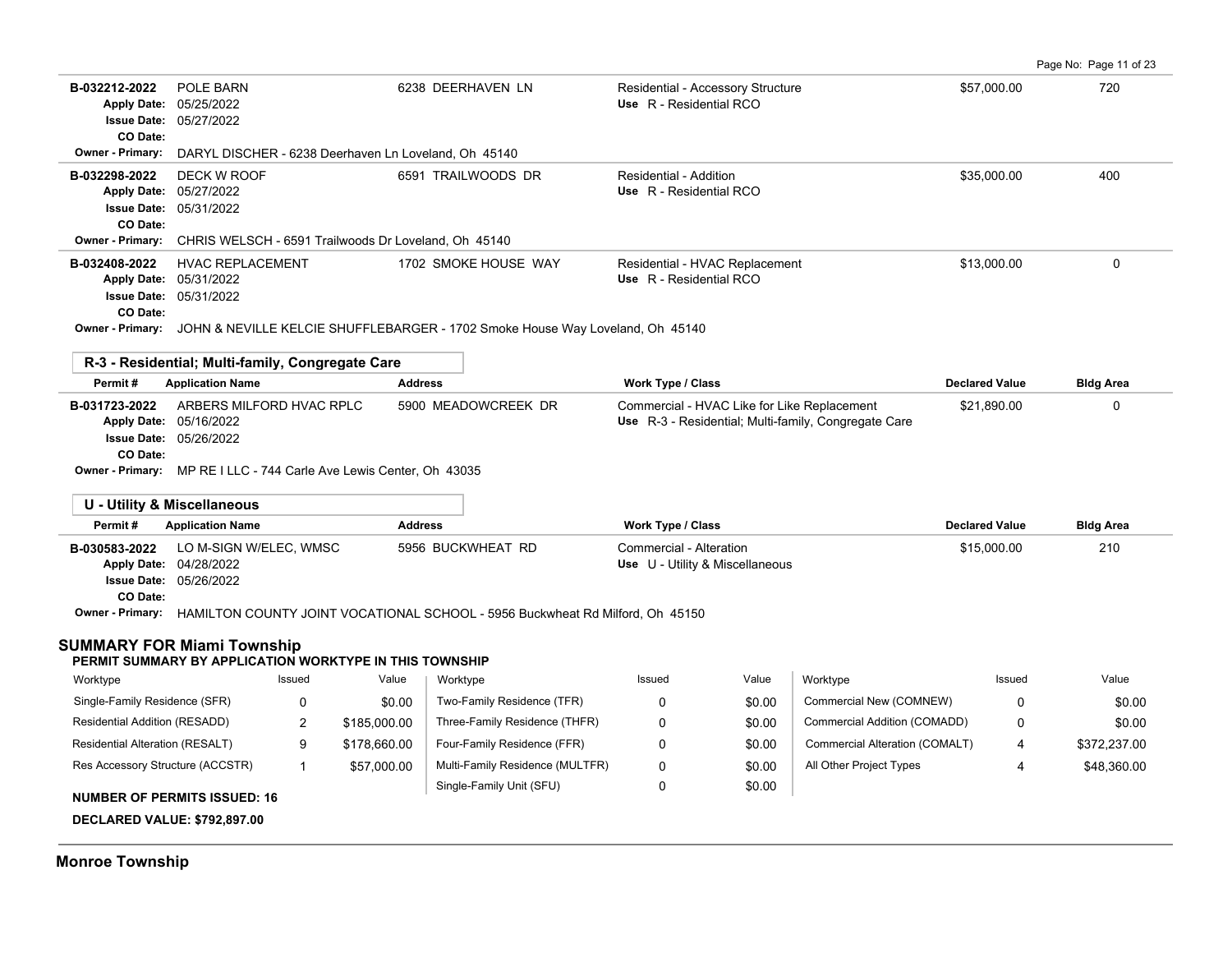| <b>R</b> - Residential RCO                                                 |                                                                                     |                                                                                     |                                                                   |                       |                  |
|----------------------------------------------------------------------------|-------------------------------------------------------------------------------------|-------------------------------------------------------------------------------------|-------------------------------------------------------------------|-----------------------|------------------|
| Permit#                                                                    | <b>Application Name</b>                                                             | <b>Address</b>                                                                      | Work Type / Class                                                 | <b>Declared Value</b> | <b>Bldg Area</b> |
| B-032024-2022<br><b>Apply Date:</b><br><b>Issue Date:</b><br>CO Date:      | POOL INGROUND<br>05/20/2022<br>05/23/2022                                           | 1811 FRANKLIN MEADOWS LN                                                            | Residential - Alteration<br>Use R - Residential RCO               | \$70,000.00           | 0                |
| <b>Owner - Primary:</b>                                                    |                                                                                     | DAVID Q & TAMMY A RAINS - 1811 Franklin Meadows Ln New Richmond. Oh 45157           |                                                                   |                       |                  |
| B-032134-2022<br><b>Issue Date:</b><br>CO Date:<br><b>Owner - Primary:</b> | <b>HVAC REPLACEMENT</b><br>Apply Date: 05/24/2022<br>05/31/2022                     | 2143 BERRY RD<br>KIMBERLY JO & RICHARD M JR WERNER - 2143 Berry Rd Amelia, Oh 45102 | Residential - HVAC Replacement<br>Use R - Residential RCO         | \$15,600.00           | 0                |
|                                                                            |                                                                                     | 1 CHEROKEE TRL                                                                      | Residential - Alteration                                          |                       |                  |
| B-032203-2022<br><b>Apply Date:</b><br><b>Issue Date:</b><br>CO Date:      | POOL INGROUND<br>05/25/2022<br>05/25/2022                                           |                                                                                     | Use R - Residential RCO                                           | \$55,000.00           | 0                |
| <b>Owner - Primary:</b>                                                    | WILLIAM C & KELLY S GABRIEL - 1 Cherokee Trl New Richmond, Oh 45157                 |                                                                                     |                                                                   |                       |                  |
| B-032381-2022<br><b>Apply Date:</b><br><b>Issue Date:</b><br>CO Date:      | ELECTRIC UPGRADE<br>05/31/2022<br>05/31/2022                                        | 1694 TWELVEMILE RD                                                                  | Residential - Electric Service Upgrade<br>Use R - Residential RCO | \$8,000.00            | 0                |
|                                                                            | <b>Owner - Primary:</b> JEREMY HENSLEY - 1694 Twelve Mile Rd New Richmond, Oh 45157 |                                                                                     |                                                                   |                       |                  |
|                                                                            | SUMMARY FOR Monroe Township                                                         |                                                                                     |                                                                   |                       |                  |

### **PERMIT SUMMARY BY APPLICATION WORKTYPE IN THIS TOWNSHIP**

| Worktype                           | Issued | Value        | Worktype                        | Issued | Value  | Worktype                       | Issued | Value       |
|------------------------------------|--------|--------------|---------------------------------|--------|--------|--------------------------------|--------|-------------|
| Single-Family Residence (SFR)      |        | \$0.00       | Two-Family Residence (TFR)      |        | \$0.00 | Commercial New (COMNEW)        |        | \$0.00      |
| Residential Addition (RESADD)      |        | \$0.00       | Three-Family Residence (THFR)   |        | \$0.00 | Commercial Addition (COMADD)   |        | \$0.00      |
| Residential Alteration (RESALT)    |        | \$148,600.00 | Four-Family Residence (FFR)     |        | \$0.00 | Commercial Alteration (COMALT) |        | \$0.00      |
| Res Accessory Structure (ACCSTR)   | 0      | \$0.00       | Multi-Family Residence (MULTFR) |        | \$0.00 | All Other Project Types        |        | \$15,600.00 |
|                                    |        |              | Single-Family Unit (SFU)        |        | \$0.00 |                                |        |             |
| <b>NUMBER OF PERMITS ISSUED: 4</b> |        |              |                                 |        |        |                                |        |             |

### **DECLARED VALUE: \$148,600.00**

# **New Richmond Village**

|                                     | A-2 - Assembly; Banguet Hall, Restaurant    |                                                                                            |                                                                          |                       |                  |
|-------------------------------------|---------------------------------------------|--------------------------------------------------------------------------------------------|--------------------------------------------------------------------------|-----------------------|------------------|
| Permit#                             | <b>Application Name</b>                     | <b>Address</b>                                                                             | Work Type / Class                                                        | <b>Declared Value</b> | <b>Bldg Area</b> |
| F-032243-2022<br><b>Apply Date:</b> | EL BARRIO HS                                | 1101 FRONT ST                                                                              | Fire Protection Systems - Fire Sprinkler - Kitchen Hood Supp \$60,000.00 |                       |                  |
|                                     | 05/26/2022<br><b>Issue Date: 05/31/2022</b> |                                                                                            | Use A-2 - Assembly: Banquet Hall, Restaurant                             |                       |                  |
| CO Date:                            |                                             |                                                                                            |                                                                          |                       |                  |
| $\bigcap_{i=1}^{n}$                 |                                             | LOE ANALEDMANIAMAEDMANI INVECTMENTO LLO - 2009 Lissiels Macost Halled Assaults - Ob. AEAOO |                                                                          |                       |                  |

**Owner - Primary:** JOE AMMERMANAMMERMAN INVESTMENTS LLC - 3233 Lindale Mount Holly Rd Amelia, Oh 45102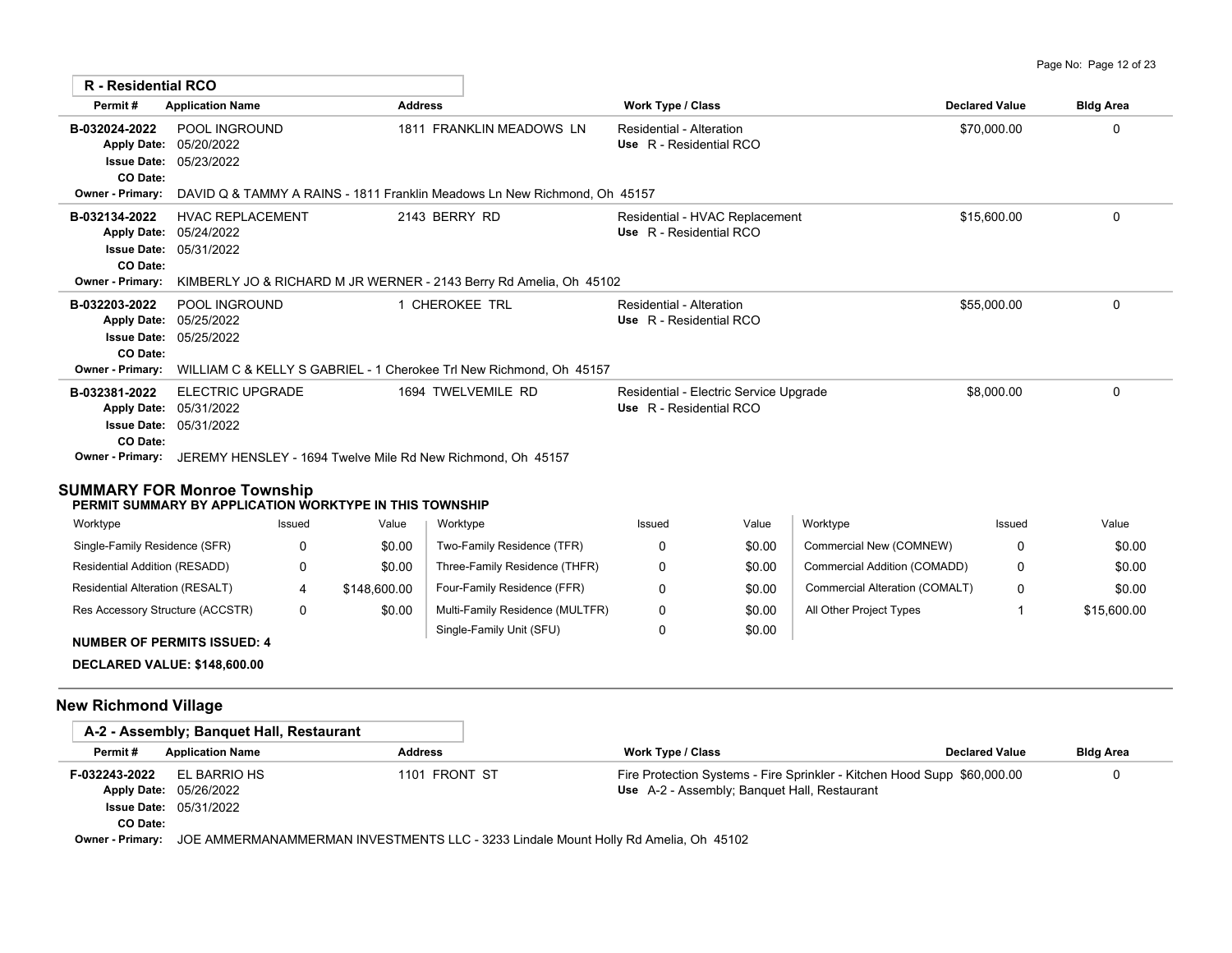| <b>R</b> - Residential RCO                                                                         |                                                                                      |             |                |                                                                                                      |                                                          |        |                                |                       |                  |
|----------------------------------------------------------------------------------------------------|--------------------------------------------------------------------------------------|-------------|----------------|------------------------------------------------------------------------------------------------------|----------------------------------------------------------|--------|--------------------------------|-----------------------|------------------|
| Permit#                                                                                            | <b>Application Name</b>                                                              |             | <b>Address</b> |                                                                                                      | <b>Work Type / Class</b>                                 |        |                                | <b>Declared Value</b> |                  |
| B-032078-2022                                                                                      | SUNROOM, DECK<br>Apply Date: 05/23/2022<br><b>Issue Date: 05/26/2022</b><br>CO Date: |             |                | 226 COMPASS CT                                                                                       | Residential - Addition<br>Use R - Residential RCO        |        |                                | \$77,924.00           | 241              |
| <b>Owner - Primary:</b>                                                                            |                                                                                      |             |                | ROGER SELLS - 226 Compass Ct New Richmond, Oh 45157                                                  |                                                          |        |                                |                       |                  |
| B-032302-2022<br>Apply Date: 05/27/2022<br>CO Date:                                                | DECK, BR(2), BATH<br><b>Issue Date: 05/31/2022</b>                                   |             |                | 195 RACE ST<br>Owner - Primary: BRANDIE LANHAM - 2541 State Route 232 New Richmond, Oh 45157         | <b>Residential - Addition</b><br>Use R - Residential RCO |        |                                | \$10,000.00           | 2,000            |
| <b>SUMMARY FOR New Richmond Village</b><br>PERMIT SUMMARY BY APPLICATION WORKTYPE IN THIS TOWNSHIP |                                                                                      |             |                |                                                                                                      |                                                          |        |                                |                       |                  |
| Worktype                                                                                           |                                                                                      | Issued      | Value          | Worktype                                                                                             | Issued                                                   | Value  | Worktype                       | Issued                | Value            |
| Single-Family Residence (SFR)                                                                      |                                                                                      | 0           | \$0.00         | Two-Family Residence (TFR)                                                                           | 0                                                        | \$0.00 | Commercial New (COMNEW)        | 0                     | \$0.00           |
| Residential Addition (RESADD)                                                                      |                                                                                      | 2           | \$87,924.00    | Three-Family Residence (THFR)                                                                        | 0                                                        | \$0.00 | Commercial Addition (COMADD)   | 0                     | \$0.00           |
| Residential Alteration (RESALT)                                                                    |                                                                                      | $\Omega$    | \$0.00         | Four-Family Residence (FFR)                                                                          | 0                                                        | \$0.00 | Commercial Alteration (COMALT) | $\Omega$              | \$0.00           |
| Res Accessory Structure (ACCSTR)                                                                   |                                                                                      | $\mathbf 0$ | \$0.00         | Multi-Family Residence (MULTFR)                                                                      | 0                                                        | \$0.00 | All Other Project Types        | $\mathbf{1}$          | \$60,000.00      |
|                                                                                                    |                                                                                      |             |                | Single-Family Unit (SFU)                                                                             | 0                                                        | \$0.00 |                                |                       |                  |
| <b>NUMBER OF PERMITS ISSUED: 3</b><br>DECLARED VALUE: \$147,924.00                                 |                                                                                      |             |                |                                                                                                      |                                                          |        |                                |                       |                  |
| <b>Pierce Township</b>                                                                             |                                                                                      |             |                |                                                                                                      |                                                          |        |                                |                       |                  |
| <b>B</b> - Business                                                                                |                                                                                      |             |                |                                                                                                      |                                                          |        |                                |                       |                  |
| Permit#                                                                                            | <b>Application Name</b>                                                              |             | <b>Address</b> |                                                                                                      | <b>Work Type / Class</b>                                 |        | <b>Declared Value</b>          |                       | <b>Bldg Area</b> |
| B-031386-2022<br>Apply Date: 05/11/2022                                                            | <b>B-YOND INK</b><br><b>Issue Date: 05/24/2022</b><br>CO Date: 05/31/2022            |             |                | 1139 SR 125<br>Owner - Primary: JOHN ELLISELREGO PROPERTIES LLC - 1367 Dyer Ave Cincinnati, Oh 45230 | Commercial - Alteration<br>Use B - Business              |        |                                | \$0.00                | 0                |
| <b>R</b> - Residential RCO                                                                         |                                                                                      |             |                |                                                                                                      |                                                          |        |                                |                       |                  |
| Permit#                                                                                            | <b>Application Name</b>                                                              |             | <b>Address</b> |                                                                                                      | Work Type / Class                                        |        | <b>Declared Value</b>          |                       | <b>Bldg Area</b> |
| B-031046-2022<br>Apply Date: 05/05/2022<br>CO Date:<br>Owner - Primary:                            | <b>FAMILY ROOM</b><br><b>Issue Date: 05/25/2022</b>                                  |             |                | 1157 FAGINS RUN RD<br>JEFFREY B & MELISSA F HAYWARD - 1157 Fagins Run Rd New Richmond, Oh 45157-9181 | <b>Residential - Addition</b><br>Use R - Residential RCO |        |                                | \$40,000.00           | 768              |
| B-031947-2022                                                                                      | <b>HVAC REPLACEMENT</b>                                                              |             |                | 955 LEGENDARY RUN                                                                                    | Residential - HVAC Replacement                           |        |                                | \$19,040.00           | $\mathbf 0$      |
| Apply Date: 05/20/2022                                                                             |                                                                                      |             |                |                                                                                                      | Use R - Residential RCO                                  |        |                                |                       |                  |

05/23/2022 **Issue Date:**

**CO Date:**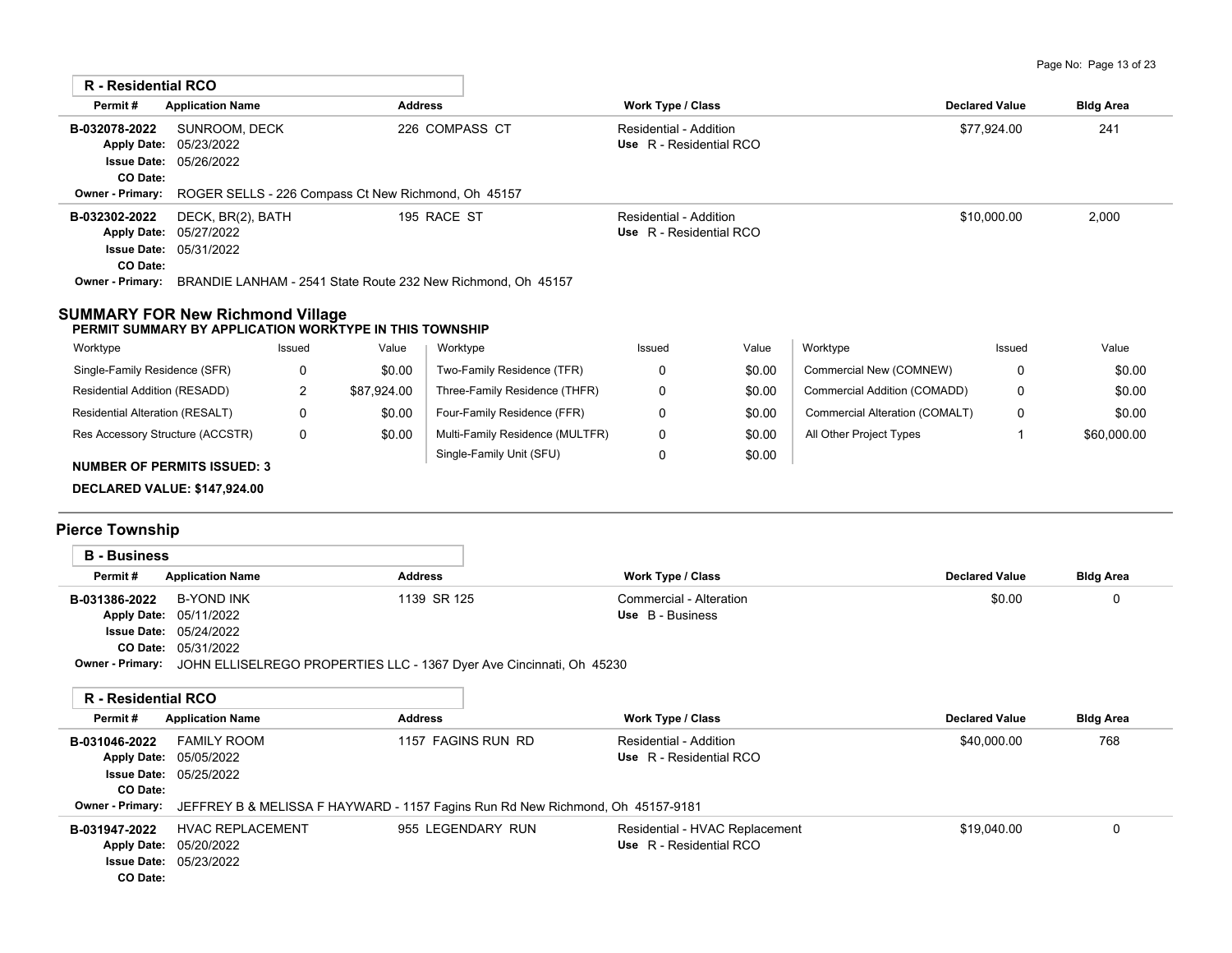Page No: Page 14 of 23

| <b>SOLAR PANELS</b><br>B-031953-2022<br>12 FLAMINGO CT<br>Residential - Solar Panels<br>\$10,000.00<br>0<br>Apply Date: 05/20/2022<br>Use R - Residential RCO<br><b>Issue Date: 05/26/2022</b><br>CO Date:<br>Owner - Primary:<br>JOSHUA P VOLZ - 12 Flamingo Ct Amelia, Oh 45102<br><b>LEWIS &amp; DURBIN SFR</b><br>3455 LEWIS RD<br>Residential - Single Family Residence<br>\$300,000.00<br>4,753<br>B-032106-2022<br>Apply Date: 05/23/2022<br>Use R - Residential RCO<br>Issue Date: 05/25/2022<br>CO Date:<br>Owner - Primary: MARK E LEWIS - 1090 Rainbow Trl Milford, Oh 45150<br>$\mathbf 0$<br>B-032131-2022<br><b>HVAC REPLACEMENT</b><br>21 WOODSONG CT<br>Residential - HVAC Replacement<br>\$15,655.00<br>Apply Date: 05/24/2022<br>Use R - Residential RCO<br><b>Issue Date: 05/31/2022</b><br>CO Date:<br><b>Owner - Primary:</b><br>RYAN MONK - 21 Woodsong Ct Amelia, Oh 45102<br>Residential - Alteration<br>\$20,000.00<br>1,080<br>B-032164-2022<br>BLD, ELEC, MECH<br>1422 EDGEWOOD RD<br>Apply Date: 05/24/2022<br>Use R - Residential RCO<br>Issue Date: 05/26/2022<br>CO Date:<br>Owner - Primary:<br>CHARLES R SIMS - 948 Clough St Cincinnati, Oh 45245<br>Residential - HVAC Replacement<br>$\mathbf 0$<br>B-032191-2022<br><b>HVAC REPLACEMENT</b><br>61 ROBIN WAY<br>\$13,741.00<br>Use R - Residential RCO<br>Apply Date: 05/25/2022<br>Issue Date: 05/25/2022<br>CO Date: 06/03/2022<br>Owner - Primary: HEATHER BELL - 61 Robin Way Amelia, Oh 45102<br><b>RYAN HOMES</b><br>39 CEDARWOOD DR<br>Residential - Single Family Residence<br>\$147,924.00<br>2,424<br>B-032201-2022<br>Apply Date: 05/25/2022<br>Use R - Residential RCO<br><b>Issue Date: 05/26/2022</b><br>CO Date:<br><b>Owner - Primary:</b><br>WELSH DEVELOPMENT COMPANY INC - 5780 State Route 128 Cleves, Oh 45002<br><b>RYAN HOMES</b><br>22 LOCUSTWOOD CT<br>Residential - Single Family Residence<br>B-032242-2022<br>\$162,137.00<br>2,744<br>Apply Date: 05/26/2022<br>Use R - Residential RCO<br><b>Issue Date: 05/27/2022</b><br>CO Date:<br>Owner - Primary:<br>WELSH DEVELOPMENT COMPANY INC - 5780 State Route 128 Cleves, Oh 45002<br><b>Owner - Primary:</b><br>WELSH DEVELOPMENT COMPANY INC - 5780 State Route 128 Cleves, Oh 45002<br><b>RYAN HOMES</b><br>34 CEDARWOOD DR<br>Residential - Single Family Residence<br>\$161,075.00<br>2,744<br>B-032244-2022<br>Apply Date: 05/26/2022<br>Use R - Residential RCO<br>Issue Date: 05/27/2022<br>CO Date:<br>Owner - Primary:<br>WELSH DEVELOPMENT COMPANY INC - 5780 State Route 128 Cleves, Oh 45002<br><b>GAS LINE NG PP</b><br>\$1,600.00<br>0<br>B-032328-2022<br>3905 NICKLAUS CT<br><b>Residential - Alteration</b><br>Apply Date: 05/27/2022<br>Use R - Residential RCO<br><b>Issue Date: 05/27/2022</b><br>CO Date: 05/31/2022<br><b>Owner - Primary:</b> RAYMOND G & MCGINNIS PATRICIA M YORK - 3905 Nicklaus Ct Cincinnati, Oh 45245 | <b>Owner - Primary:</b> |  | PAUL L JR & KAREN M LANKISCH - 955 East Legendary Run St Cincinnati, Oh 45245 |  |  |  |  |  |  |  |  |
|--------------------------------------------------------------------------------------------------------------------------------------------------------------------------------------------------------------------------------------------------------------------------------------------------------------------------------------------------------------------------------------------------------------------------------------------------------------------------------------------------------------------------------------------------------------------------------------------------------------------------------------------------------------------------------------------------------------------------------------------------------------------------------------------------------------------------------------------------------------------------------------------------------------------------------------------------------------------------------------------------------------------------------------------------------------------------------------------------------------------------------------------------------------------------------------------------------------------------------------------------------------------------------------------------------------------------------------------------------------------------------------------------------------------------------------------------------------------------------------------------------------------------------------------------------------------------------------------------------------------------------------------------------------------------------------------------------------------------------------------------------------------------------------------------------------------------------------------------------------------------------------------------------------------------------------------------------------------------------------------------------------------------------------------------------------------------------------------------------------------------------------------------------------------------------------------------------------------------------------------------------------------------------------------------------------------------------------------------------------------------------------------------------------------------------------------------------------------------------------------------------------------------------------------------------------------------------------------------------------------------------------------------------------------------------------------------------------------------------------------------------------------------------------------------------------------------------------------------------------------------------------------------------------------|-------------------------|--|-------------------------------------------------------------------------------|--|--|--|--|--|--|--|--|
|                                                                                                                                                                                                                                                                                                                                                                                                                                                                                                                                                                                                                                                                                                                                                                                                                                                                                                                                                                                                                                                                                                                                                                                                                                                                                                                                                                                                                                                                                                                                                                                                                                                                                                                                                                                                                                                                                                                                                                                                                                                                                                                                                                                                                                                                                                                                                                                                                                                                                                                                                                                                                                                                                                                                                                                                                                                                                                                    |                         |  |                                                                               |  |  |  |  |  |  |  |  |
|                                                                                                                                                                                                                                                                                                                                                                                                                                                                                                                                                                                                                                                                                                                                                                                                                                                                                                                                                                                                                                                                                                                                                                                                                                                                                                                                                                                                                                                                                                                                                                                                                                                                                                                                                                                                                                                                                                                                                                                                                                                                                                                                                                                                                                                                                                                                                                                                                                                                                                                                                                                                                                                                                                                                                                                                                                                                                                                    |                         |  |                                                                               |  |  |  |  |  |  |  |  |
|                                                                                                                                                                                                                                                                                                                                                                                                                                                                                                                                                                                                                                                                                                                                                                                                                                                                                                                                                                                                                                                                                                                                                                                                                                                                                                                                                                                                                                                                                                                                                                                                                                                                                                                                                                                                                                                                                                                                                                                                                                                                                                                                                                                                                                                                                                                                                                                                                                                                                                                                                                                                                                                                                                                                                                                                                                                                                                                    |                         |  |                                                                               |  |  |  |  |  |  |  |  |
|                                                                                                                                                                                                                                                                                                                                                                                                                                                                                                                                                                                                                                                                                                                                                                                                                                                                                                                                                                                                                                                                                                                                                                                                                                                                                                                                                                                                                                                                                                                                                                                                                                                                                                                                                                                                                                                                                                                                                                                                                                                                                                                                                                                                                                                                                                                                                                                                                                                                                                                                                                                                                                                                                                                                                                                                                                                                                                                    |                         |  |                                                                               |  |  |  |  |  |  |  |  |
|                                                                                                                                                                                                                                                                                                                                                                                                                                                                                                                                                                                                                                                                                                                                                                                                                                                                                                                                                                                                                                                                                                                                                                                                                                                                                                                                                                                                                                                                                                                                                                                                                                                                                                                                                                                                                                                                                                                                                                                                                                                                                                                                                                                                                                                                                                                                                                                                                                                                                                                                                                                                                                                                                                                                                                                                                                                                                                                    |                         |  |                                                                               |  |  |  |  |  |  |  |  |
|                                                                                                                                                                                                                                                                                                                                                                                                                                                                                                                                                                                                                                                                                                                                                                                                                                                                                                                                                                                                                                                                                                                                                                                                                                                                                                                                                                                                                                                                                                                                                                                                                                                                                                                                                                                                                                                                                                                                                                                                                                                                                                                                                                                                                                                                                                                                                                                                                                                                                                                                                                                                                                                                                                                                                                                                                                                                                                                    |                         |  |                                                                               |  |  |  |  |  |  |  |  |
|                                                                                                                                                                                                                                                                                                                                                                                                                                                                                                                                                                                                                                                                                                                                                                                                                                                                                                                                                                                                                                                                                                                                                                                                                                                                                                                                                                                                                                                                                                                                                                                                                                                                                                                                                                                                                                                                                                                                                                                                                                                                                                                                                                                                                                                                                                                                                                                                                                                                                                                                                                                                                                                                                                                                                                                                                                                                                                                    |                         |  |                                                                               |  |  |  |  |  |  |  |  |
|                                                                                                                                                                                                                                                                                                                                                                                                                                                                                                                                                                                                                                                                                                                                                                                                                                                                                                                                                                                                                                                                                                                                                                                                                                                                                                                                                                                                                                                                                                                                                                                                                                                                                                                                                                                                                                                                                                                                                                                                                                                                                                                                                                                                                                                                                                                                                                                                                                                                                                                                                                                                                                                                                                                                                                                                                                                                                                                    |                         |  |                                                                               |  |  |  |  |  |  |  |  |
|                                                                                                                                                                                                                                                                                                                                                                                                                                                                                                                                                                                                                                                                                                                                                                                                                                                                                                                                                                                                                                                                                                                                                                                                                                                                                                                                                                                                                                                                                                                                                                                                                                                                                                                                                                                                                                                                                                                                                                                                                                                                                                                                                                                                                                                                                                                                                                                                                                                                                                                                                                                                                                                                                                                                                                                                                                                                                                                    |                         |  |                                                                               |  |  |  |  |  |  |  |  |
|                                                                                                                                                                                                                                                                                                                                                                                                                                                                                                                                                                                                                                                                                                                                                                                                                                                                                                                                                                                                                                                                                                                                                                                                                                                                                                                                                                                                                                                                                                                                                                                                                                                                                                                                                                                                                                                                                                                                                                                                                                                                                                                                                                                                                                                                                                                                                                                                                                                                                                                                                                                                                                                                                                                                                                                                                                                                                                                    |                         |  |                                                                               |  |  |  |  |  |  |  |  |
|                                                                                                                                                                                                                                                                                                                                                                                                                                                                                                                                                                                                                                                                                                                                                                                                                                                                                                                                                                                                                                                                                                                                                                                                                                                                                                                                                                                                                                                                                                                                                                                                                                                                                                                                                                                                                                                                                                                                                                                                                                                                                                                                                                                                                                                                                                                                                                                                                                                                                                                                                                                                                                                                                                                                                                                                                                                                                                                    |                         |  |                                                                               |  |  |  |  |  |  |  |  |
|                                                                                                                                                                                                                                                                                                                                                                                                                                                                                                                                                                                                                                                                                                                                                                                                                                                                                                                                                                                                                                                                                                                                                                                                                                                                                                                                                                                                                                                                                                                                                                                                                                                                                                                                                                                                                                                                                                                                                                                                                                                                                                                                                                                                                                                                                                                                                                                                                                                                                                                                                                                                                                                                                                                                                                                                                                                                                                                    |                         |  |                                                                               |  |  |  |  |  |  |  |  |
|                                                                                                                                                                                                                                                                                                                                                                                                                                                                                                                                                                                                                                                                                                                                                                                                                                                                                                                                                                                                                                                                                                                                                                                                                                                                                                                                                                                                                                                                                                                                                                                                                                                                                                                                                                                                                                                                                                                                                                                                                                                                                                                                                                                                                                                                                                                                                                                                                                                                                                                                                                                                                                                                                                                                                                                                                                                                                                                    |                         |  |                                                                               |  |  |  |  |  |  |  |  |
|                                                                                                                                                                                                                                                                                                                                                                                                                                                                                                                                                                                                                                                                                                                                                                                                                                                                                                                                                                                                                                                                                                                                                                                                                                                                                                                                                                                                                                                                                                                                                                                                                                                                                                                                                                                                                                                                                                                                                                                                                                                                                                                                                                                                                                                                                                                                                                                                                                                                                                                                                                                                                                                                                                                                                                                                                                                                                                                    |                         |  |                                                                               |  |  |  |  |  |  |  |  |
|                                                                                                                                                                                                                                                                                                                                                                                                                                                                                                                                                                                                                                                                                                                                                                                                                                                                                                                                                                                                                                                                                                                                                                                                                                                                                                                                                                                                                                                                                                                                                                                                                                                                                                                                                                                                                                                                                                                                                                                                                                                                                                                                                                                                                                                                                                                                                                                                                                                                                                                                                                                                                                                                                                                                                                                                                                                                                                                    |                         |  |                                                                               |  |  |  |  |  |  |  |  |
|                                                                                                                                                                                                                                                                                                                                                                                                                                                                                                                                                                                                                                                                                                                                                                                                                                                                                                                                                                                                                                                                                                                                                                                                                                                                                                                                                                                                                                                                                                                                                                                                                                                                                                                                                                                                                                                                                                                                                                                                                                                                                                                                                                                                                                                                                                                                                                                                                                                                                                                                                                                                                                                                                                                                                                                                                                                                                                                    |                         |  |                                                                               |  |  |  |  |  |  |  |  |
|                                                                                                                                                                                                                                                                                                                                                                                                                                                                                                                                                                                                                                                                                                                                                                                                                                                                                                                                                                                                                                                                                                                                                                                                                                                                                                                                                                                                                                                                                                                                                                                                                                                                                                                                                                                                                                                                                                                                                                                                                                                                                                                                                                                                                                                                                                                                                                                                                                                                                                                                                                                                                                                                                                                                                                                                                                                                                                                    |                         |  |                                                                               |  |  |  |  |  |  |  |  |
|                                                                                                                                                                                                                                                                                                                                                                                                                                                                                                                                                                                                                                                                                                                                                                                                                                                                                                                                                                                                                                                                                                                                                                                                                                                                                                                                                                                                                                                                                                                                                                                                                                                                                                                                                                                                                                                                                                                                                                                                                                                                                                                                                                                                                                                                                                                                                                                                                                                                                                                                                                                                                                                                                                                                                                                                                                                                                                                    |                         |  |                                                                               |  |  |  |  |  |  |  |  |
|                                                                                                                                                                                                                                                                                                                                                                                                                                                                                                                                                                                                                                                                                                                                                                                                                                                                                                                                                                                                                                                                                                                                                                                                                                                                                                                                                                                                                                                                                                                                                                                                                                                                                                                                                                                                                                                                                                                                                                                                                                                                                                                                                                                                                                                                                                                                                                                                                                                                                                                                                                                                                                                                                                                                                                                                                                                                                                                    |                         |  |                                                                               |  |  |  |  |  |  |  |  |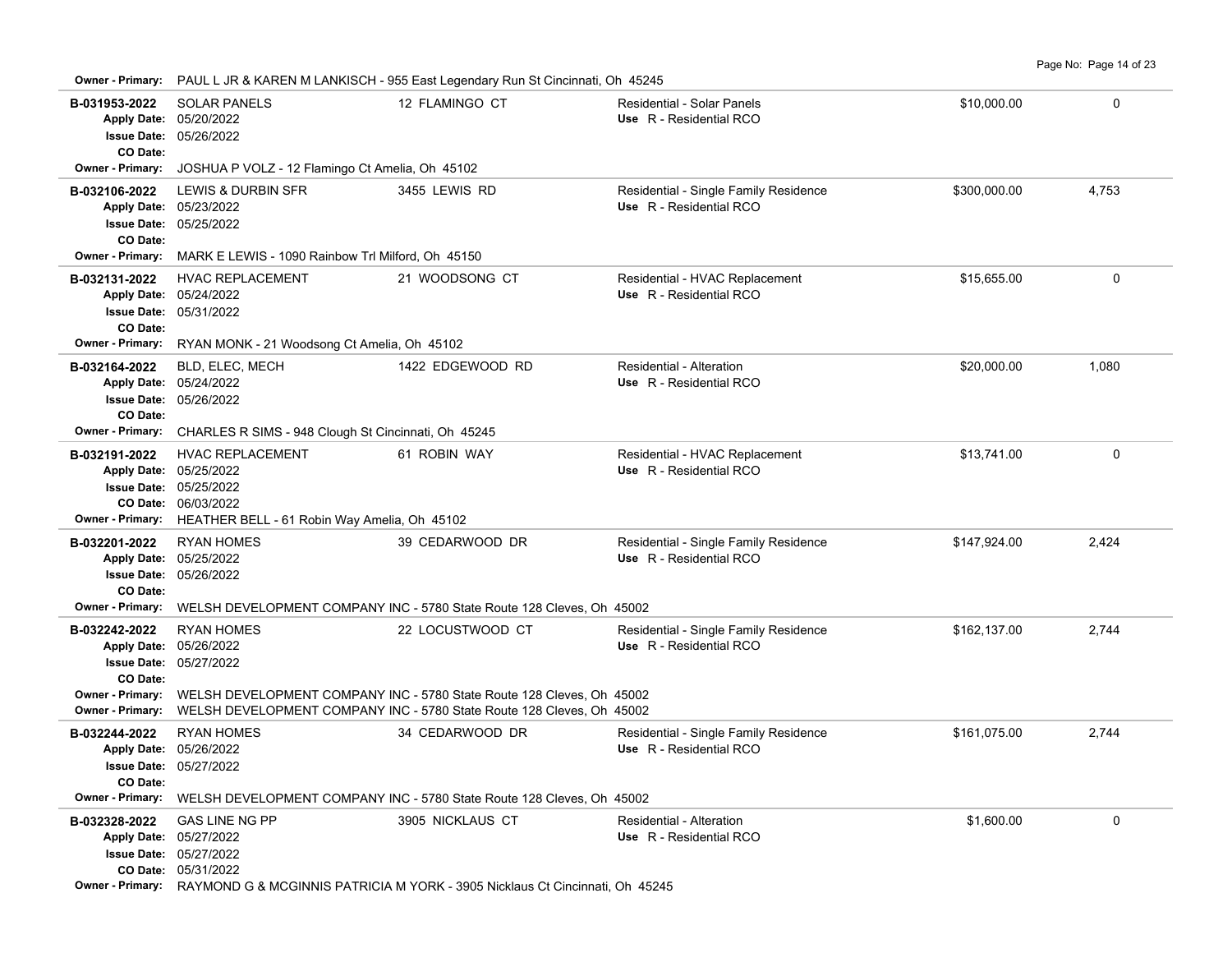| U - Utility & Miscellaneous                                                                   |                         |                |                                                                                      |                          |                                 |                                |                       |                  |
|-----------------------------------------------------------------------------------------------|-------------------------|----------------|--------------------------------------------------------------------------------------|--------------------------|---------------------------------|--------------------------------|-----------------------|------------------|
| Permit#                                                                                       | <b>Application Name</b> | <b>Address</b> |                                                                                      | <b>Work Type / Class</b> |                                 |                                | <b>Declared Value</b> | <b>Bldg Area</b> |
| B-032161-2022                                                                                 | GLEN MARY POND #2 ELEC  |                | 95 GLEN MARY DR                                                                      | Commercial - Alteration  |                                 |                                | \$2,500.00            | 0                |
| <b>Apply Date:</b><br>05/24/2022                                                              |                         |                |                                                                                      |                          | Use U - Utility & Miscellaneous |                                |                       |                  |
| <b>Issue Date: 05/26/2022</b>                                                                 |                         |                |                                                                                      |                          |                                 |                                |                       |                  |
| CO Date:                                                                                      |                         |                |                                                                                      |                          |                                 |                                |                       |                  |
| <b>Owner - Primary:</b>                                                                       |                         |                | GLEN MARY DETACHED HOUSING HOME OWNERS ASSOCIATION - 7861 E Kemper Rd Cincinnati, Oh |                          |                                 |                                |                       |                  |
| <b>SUMMARY FOR Pierce Township</b><br>PERMIT SUMMARY BY APPLICATION WORKTYPE IN THIS TOWNSHIP |                         |                |                                                                                      |                          |                                 |                                |                       |                  |
| Worktype                                                                                      | Issued                  | Value          | Worktype                                                                             | Issued                   | Value                           | Worktype                       | Issued                | Value            |
| Single-Family Residence (SFR)                                                                 | 4                       | \$933,273.00   | Two-Family Residence (TFR)                                                           | 0                        | \$0.00                          | Commercial New (COMNEW)        | 0                     | \$0.00           |
| Residential Addition (RESADD)                                                                 |                         | \$40,000.00    | Three-Family Residence (THFR)                                                        | 0                        | \$0.00                          | Commercial Addition (COMADD)   | 0                     | \$0.00           |
| Residential Alteration (RESALT)                                                               | 6                       | \$80,036.00    | Four-Family Residence (FFR)                                                          | 0                        | \$0.00                          | Commercial Alteration (COMALT) | $\overline{2}$        | \$2,500.00       |
| Res Accessory Structure (ACCSTR)                                                              | 0                       | \$0.00         | Multi-Family Residence (MULTFR)                                                      | 0                        | \$0.00                          | All Other Project Types        | 4                     | \$58,436.00      |

#### **NUMBER OF PERMITS ISSUED: 13**

**DECLARED VALUE: \$1,055,809.00**

### **Stonelick Township**

|                    | A-3 - Assembly: Worship, Recreation or Amusement |                                                                          |                                                             |                       |                  |
|--------------------|--------------------------------------------------|--------------------------------------------------------------------------|-------------------------------------------------------------|-----------------------|------------------|
| Permit#            | <b>Application Name</b>                          | <b>Address</b>                                                           | <b>Work Type / Class</b>                                    | <b>Declared Value</b> | <b>Bldg Area</b> |
| B-032299-2022      | <b>TENT BIBLE BAPTIST</b>                        | 5968 SR 132                                                              | Commercial - Alteration                                     | \$1,000.00            |                  |
|                    | Apply Date: 05/27/2022                           |                                                                          | <b>Use</b> A-3 - Assembly; Worship, Recreation or Amusement |                       |                  |
|                    | <b>Issue Date: 05/31/2022</b>                    |                                                                          |                                                             |                       |                  |
| CO Date:           |                                                  |                                                                          |                                                             |                       |                  |
| Owner - Primary: . |                                                  | LIADVEST DOINTE CHDISTIAN CHIIDCH - 5068 State Doute 132 Coshop Ob 15122 |                                                             |                       |                  |

0

\$0.00

Single-Family Unit (SFU)

**Owner - Primary:** HARVEST POINTE CHRISTIAN CHURCH - 5968 State Route 132 Goshen, Oh 45122

|               | R - Residential RCO                                                                             |                |  |                                        |                       |                  |  |  |  |
|---------------|-------------------------------------------------------------------------------------------------|----------------|--|----------------------------------------|-----------------------|------------------|--|--|--|
| Permit#       | <b>Application Name</b>                                                                         | <b>Address</b> |  | <b>Work Type / Class</b>               | <b>Declared Value</b> | <b>Bldg Area</b> |  |  |  |
| B-031032-2022 | <b>CELL SFR</b>                                                                                 | 2554 BERGEN RD |  | Residential - Single Family Residence  | \$265,000.00          | 2,400            |  |  |  |
|               | Apply Date: 05/05/2022                                                                          |                |  | Use R - Residential RCO                |                       |                  |  |  |  |
|               | <b>Issue Date: 05/31/2022</b>                                                                   |                |  |                                        |                       |                  |  |  |  |
| CO Date:      |                                                                                                 |                |  |                                        |                       |                  |  |  |  |
|               | <b>Owner - Primary:</b> CELL INVESTMENTS LLC - 1611 State Route 28., Suite A Loveland, Oh 45140 |                |  |                                        |                       |                  |  |  |  |
| B-032092-2022 | <b>ELECTRIC REPAIR</b>                                                                          | 59 SUTTON LN   |  | Residential - Electric Service Upgrade | \$250.00              | 0                |  |  |  |
|               | Apply Date: 05/23/2022                                                                          |                |  | Use R - Residential RCO                |                       |                  |  |  |  |
|               | <b>Issue Date: 05/23/2022</b>                                                                   |                |  |                                        |                       |                  |  |  |  |
|               | <b>CO Date: 05/24/2022</b>                                                                      |                |  |                                        |                       |                  |  |  |  |
|               | <b>Owner - Primary:</b> THOMAS G & PATRICIA HALL - 59 Sutton Ln Goshen, Oh 45122                |                |  |                                        |                       |                  |  |  |  |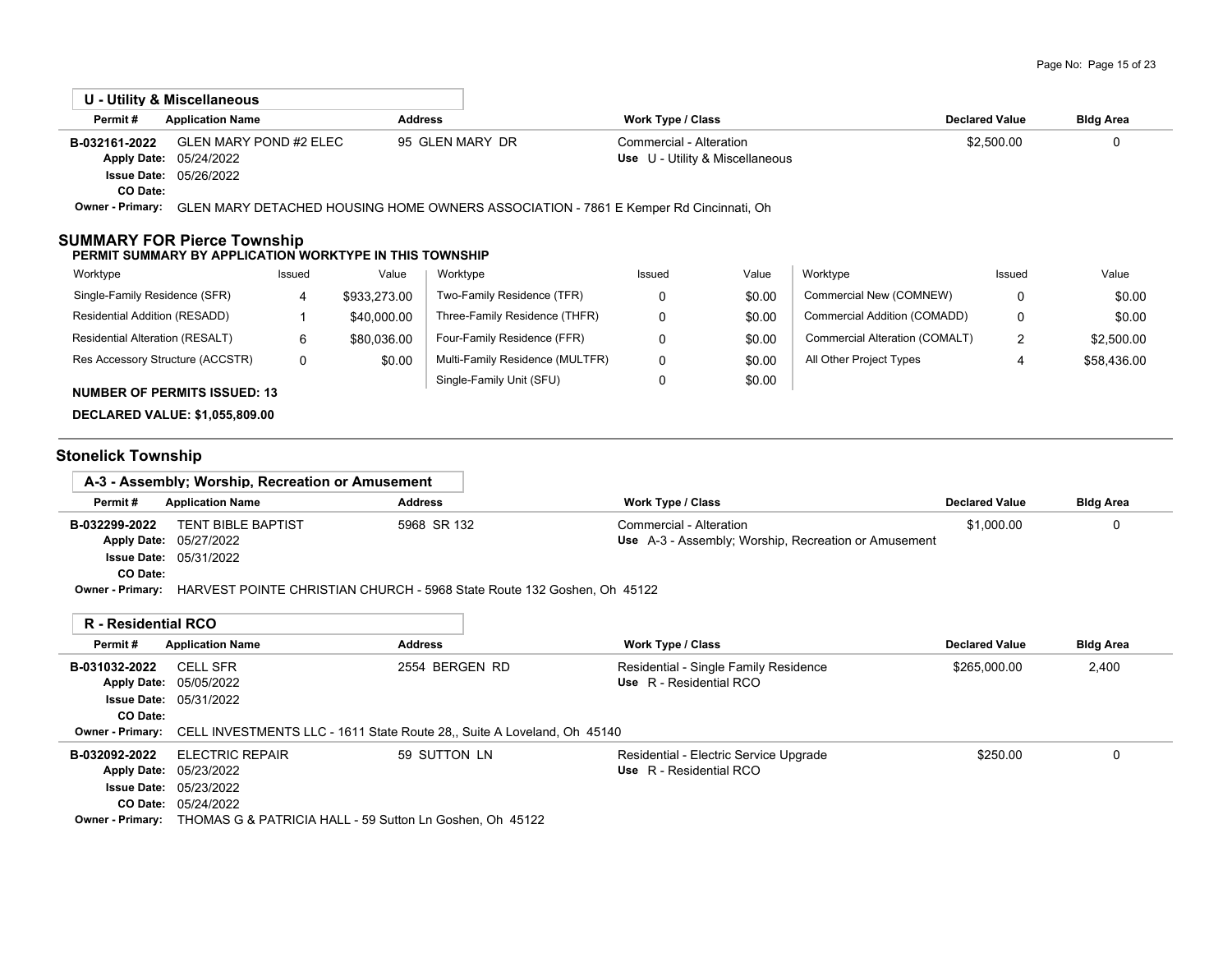| B-032109-2022           | ELECTRIC UPGRADE<br>Apply Date: 05/23/2022              | 5575 BRUSHY FORK RD                                                                       | Residential - Electric Service Upgrade<br>Use R - Residential RCO | \$1,000.00  | 0   |
|-------------------------|---------------------------------------------------------|-------------------------------------------------------------------------------------------|-------------------------------------------------------------------|-------------|-----|
|                         | <b>Issue Date: 05/24/2022</b>                           |                                                                                           |                                                                   |             |     |
|                         | <b>CO Date: 05/31/2022</b>                              |                                                                                           |                                                                   |             |     |
| <b>Owner - Primary:</b> | TRAVIS J RUNYON - 5575 Brushy Fork Rd Batavia, Oh 45103 |                                                                                           |                                                                   |             |     |
| B-032249-2022           | POOL INGROUND                                           | 1760 MACKENZIE TRCE                                                                       | Residential - Alteration                                          | \$50,000.00 | 0   |
|                         | Apply Date: 05/26/2022                                  |                                                                                           | Use R - Residential RCO                                           |             |     |
|                         | <b>Issue Date: 05/26/2022</b>                           |                                                                                           |                                                                   |             |     |
| CO Date:                |                                                         |                                                                                           |                                                                   |             |     |
|                         |                                                         | Owner - Primary: SEAN & JENNIFER FRAUNFELTER - 1760 Mackenzie Xrds Batavia, Oh 45103-8670 |                                                                   |             |     |
| B-032254-2022           | POLE BARN                                               | 1776 STONELICK HILLS DR                                                                   | Residential - Accessory Structure                                 | \$25,000.00 | 640 |
|                         | Apply Date: 05/26/2022                                  |                                                                                           | Use R - Residential RCO                                           |             |     |
|                         | <b>Issue Date: 05/27/2022</b>                           |                                                                                           |                                                                   |             |     |
| CO Date:                |                                                         |                                                                                           |                                                                   |             |     |
| <b>Owner - Primary:</b> |                                                         | CHRISTOPHER L & JENNIFE GAVETTE - 1776 Stonelick Hills Dr Batavia, Oh 45103               |                                                                   |             |     |
|                         |                                                         |                                                                                           |                                                                   |             |     |

#### **SUMMARY FOR Stonelick Township**

#### **PERMIT SUMMARY BY APPLICATION WORKTYPE IN THIS TOWNSHIP**

| Worktype                           | Issued | Value        | Worktype                        | Issued | Value  | Worktype                       | Issued | Value      |
|------------------------------------|--------|--------------|---------------------------------|--------|--------|--------------------------------|--------|------------|
| Single-Family Residence (SFR)      |        | \$265,000.00 | Two-Family Residence (TFR)      |        | \$0.00 | Commercial New (COMNEW)        |        | \$0.00     |
| Residential Addition (RESADD)      |        | \$0.00       | Three-Family Residence (THFR)   |        | \$0.00 | Commercial Addition (COMADD)   |        | \$0.00     |
| Residential Alteration (RESALT)    |        | \$51.250.00  | Four-Family Residence (FFR)     |        | \$0.00 | Commercial Alteration (COMALT) |        | \$1,000.00 |
| Res Accessory Structure (ACCSTR)   |        | \$25,000.00  | Multi-Family Residence (MULTFR) |        | \$0.00 | All Other Project Types        |        | \$0.00     |
| <b>NUMBER OF PERMITS ISSUED: 6</b> |        |              | Single-Family Unit (SFU)        |        | \$0.00 |                                |        |            |

**DECLARED VALUE: \$342,250.00**

# **Tate Township**

| <b>R</b> - Residential RCO |                               |                                                                                               |                                                                 |                       |                  |
|----------------------------|-------------------------------|-----------------------------------------------------------------------------------------------|-----------------------------------------------------------------|-----------------------|------------------|
| Permit#                    | <b>Application Name</b>       | <b>Address</b>                                                                                | Work Type / Class                                               | <b>Declared Value</b> | <b>Bldg Area</b> |
| B-024728-2021              | POLE BARN                     | 3687 SR 125                                                                                   | Residential - Accessory Structure                               | \$38,000.00           | 2,400            |
|                            | Apply Date: 09/15/2021        |                                                                                               | Use R - Residential RCO                                         |                       |                  |
|                            | <b>Issue Date: 05/27/2022</b> |                                                                                               |                                                                 |                       |                  |
| CO Date:                   |                               |                                                                                               |                                                                 |                       |                  |
|                            |                               | <b>Owner - Primary:</b> DEBRETT JACKSON JR - 3687 State Route 125 Bethel. Oh 45106            |                                                                 |                       |                  |
| B-030158-2022              | POLE BARN                     | 1768 SR 774                                                                                   | Residential - Accessory Structure                               | \$40,000.00           | 2,560            |
|                            | Apply Date: 04/21/2022        |                                                                                               | Use R - Residential RCO                                         |                       |                  |
|                            | <b>Issue Date: 05/27/2022</b> |                                                                                               |                                                                 |                       |                  |
| CO Date:                   |                               |                                                                                               |                                                                 |                       |                  |
|                            |                               | <b>Owner - Primary:</b> GARRETT JR & KIM ANDERSON - 1768 State Route 774 Hamerville, Oh 45130 |                                                                 |                       |                  |
| B-031128-2022              | POLE BARN                     |                                                                                               | 2547 CRANE SCHOOL HOUSE RD<br>Residential - Accessory Structure | \$36.187.00           | 2,400            |
|                            | Apply Date: 05/06/2022        |                                                                                               | Use R - Residential RCO                                         |                       |                  |
|                            | <b>Issue Date: 05/26/2022</b> |                                                                                               |                                                                 |                       |                  |
| CO Date:                   |                               |                                                                                               |                                                                 |                       |                  |
|                            |                               | Owner - Primary: NITA M LINVILLE - 2547 Crane School House Rd Bethel, Oh 45106                |                                                                 |                       |                  |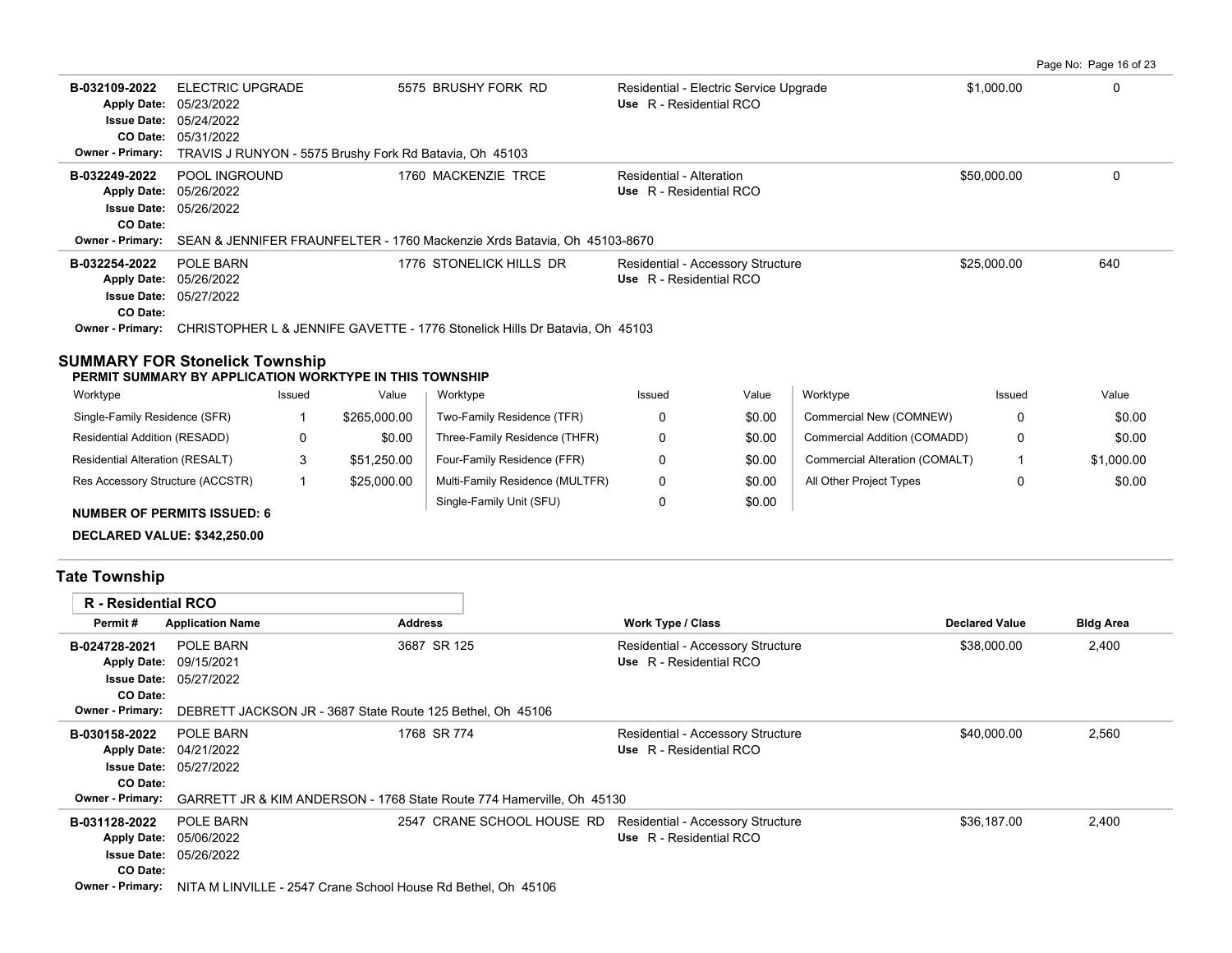Page No: Page 17 of 23

| B-031607-2022      | <b>BLDG, ELECTRIC UPGRADE</b><br>Apply Date: 05/13/2022<br><b>Issue Date: 05/26/2022</b> | 2656 SPRING ST    | Residential - Alteration<br>Use R - Residential RCO | \$6,000.00   | 864   |
|--------------------|------------------------------------------------------------------------------------------|-------------------|-----------------------------------------------------|--------------|-------|
| CO Date:           |                                                                                          |                   |                                                     |              |       |
|                    | Owner - Primary: KENT BRYANT - 4613 Stablehand Dr Batavia, Oh 45103                      |                   |                                                     |              |       |
| B-031990-2022      | <b>SCHUMACHER HOMES</b>                                                                  | 2726 SR 125       | Residential - Single Family Residence               | \$495,000.00 | 4,775 |
|                    | Apply Date: 05/20/2022                                                                   |                   | Use R - Residential RCO                             |              |       |
|                    | <b>Issue Date: 05/24/2022</b>                                                            |                   |                                                     |              |       |
| CO Date:           |                                                                                          |                   |                                                     |              |       |
|                    | Owner - Primary: AHREN & KATELANE KIRSCHNER - 967 Shephard Woods Ct Batavia, Oh 45103    |                   |                                                     |              |       |
| B-032079-2022      | <b>HVAC REPLACEMENT</b>                                                                  | 3515 PATTERSON RD | Residential - HVAC Replacement                      | \$14,445.00  |       |
|                    | Apply Date: 05/23/2022                                                                   |                   | Use R - Residential RCO                             |              |       |
| <b>Issue Date:</b> | 05/23/2022                                                                               |                   |                                                     |              |       |
|                    |                                                                                          |                   |                                                     |              |       |
|                    | CO Date: 06/07/2022                                                                      |                   |                                                     |              |       |

| Worktype                           | Issued | Value        | Worktype                        | Issued | Value  | Worktype                       | Issued | Value       |
|------------------------------------|--------|--------------|---------------------------------|--------|--------|--------------------------------|--------|-------------|
| Single-Family Residence (SFR)      |        | \$495,000.00 | Two-Family Residence (TFR)      |        | \$0.00 | Commercial New (COMNEW)        |        | \$0.00      |
| Residential Addition (RESADD)      | 0      | \$0.00       | Three-Family Residence (THFR)   |        | \$0.00 | Commercial Addition (COMADD)   |        | \$0.00      |
| Residential Alteration (RESALT)    |        | \$20.445.00  | Four-Family Residence (FFR)     |        | \$0.00 | Commercial Alteration (COMALT) |        | \$0.00      |
| Res Accessory Structure (ACCSTR)   | 3      | \$114,187.00 | Multi-Family Residence (MULTFR) |        | \$0.00 | All Other Project Types        |        | \$14,445.00 |
| <b>NUMBER OF PERMITS ISSUED: 6</b> |        |              | Single-Family Unit (SFU)        |        | \$0.00 |                                |        |             |

**DECLARED VALUE: \$629,632.00**

# **Union Township**

|                                                                       | A-2 - Assembly; Banguet Hall, Restaurant           |                                                                                                             |                                                                                                                         |                       |                  |
|-----------------------------------------------------------------------|----------------------------------------------------|-------------------------------------------------------------------------------------------------------------|-------------------------------------------------------------------------------------------------------------------------|-----------------------|------------------|
| Permit#                                                               | <b>Application Name</b>                            | <b>Address</b>                                                                                              | <b>Work Type / Class</b>                                                                                                | <b>Declared Value</b> | <b>Bldg Area</b> |
| F-031712-2022<br><b>Apply Date:</b><br><b>Issue Date:</b><br>CO Date: | GOLD STAR HOOD FS<br>05/16/2022<br>05/26/2022      | 4620 AICHOLTZ RD<br><b>Owner - Primary:</b> LAILA DAVID ET AL - 582 Old State Route 74 Cincinnati, Oh 45244 | Fire Protection Systems - Fire Sprinkler - Kitchen Hood Supp \$1,425.00<br>Use A-2 - Assembly; Banquet Hall, Restaurant |                       | 1,787            |
|                                                                       |                                                    |                                                                                                             |                                                                                                                         |                       |                  |
| <b>B</b> - Business                                                   |                                                    |                                                                                                             |                                                                                                                         |                       |                  |
| Permit#                                                               | <b>Application Name</b>                            | <b>Address</b>                                                                                              | <b>Work Type / Class</b>                                                                                                | <b>Declared Value</b> | <b>Bldg Area</b> |
| B-031840-2022<br><b>Apply Date:</b><br><b>Issue Date:</b><br>CO Date: | <b>HOLMAN ELECTRIC</b><br>05/18/2022<br>05/26/2022 | 4387 ELICK LN                                                                                               | Commercial - Alteration<br>Use B - Business                                                                             | \$1,000.00            | 0                |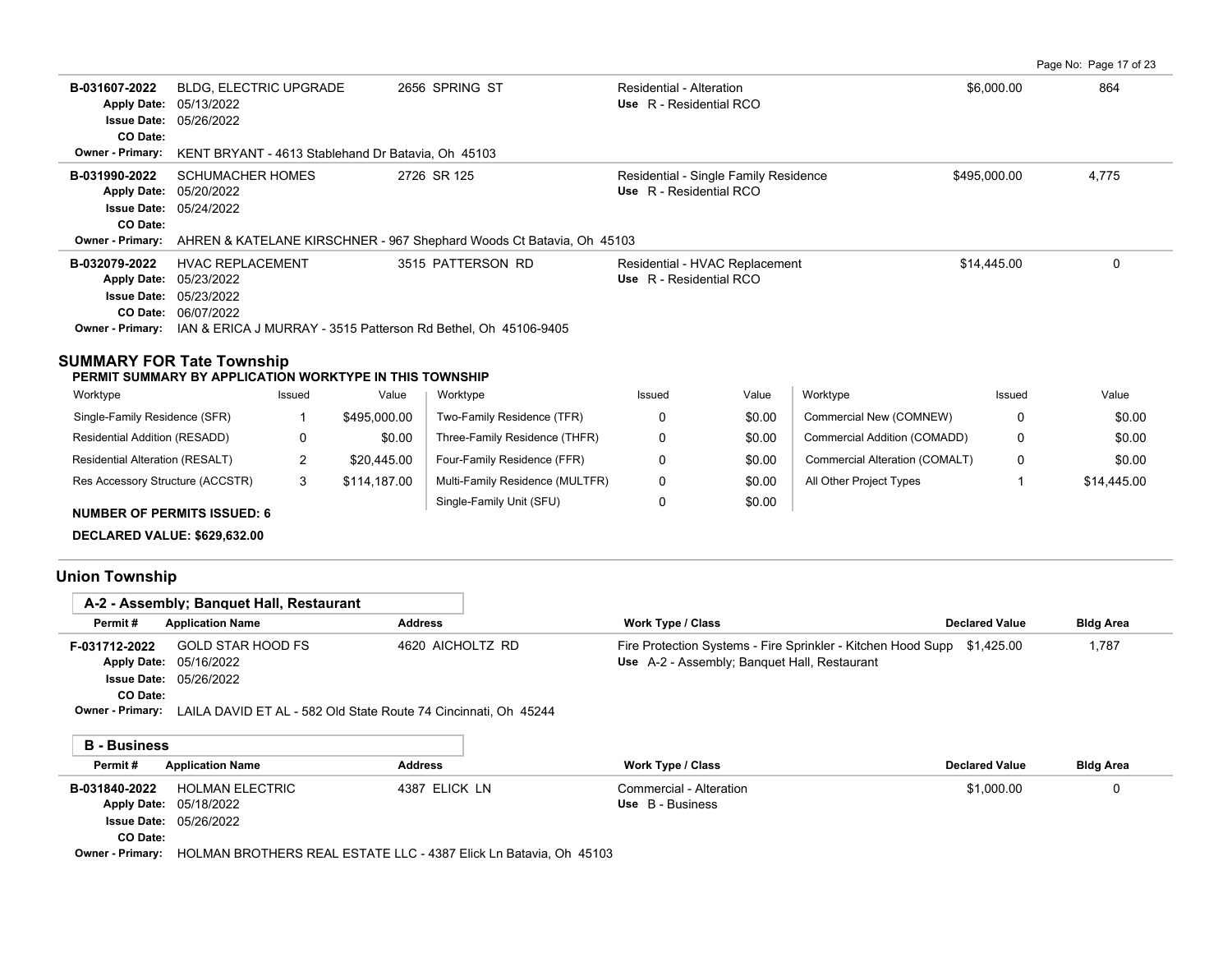Page No: Page 18 of 23

| B-032215-2022<br>CO Date:        | UNION SVINGS FIRE DMG<br>Apply Date: 05/25/2022<br>Issue Date: 05/26/2022                                                                                                                    | 843 EASTGATE SOUTH DR | Commercial - Alteration<br>Use B - Business               | \$97,000.00           | 64               |
|----------------------------------|----------------------------------------------------------------------------------------------------------------------------------------------------------------------------------------------|-----------------------|-----------------------------------------------------------|-----------------------|------------------|
|                                  | Owner - Primary: UNION SAVINGS BANK - 8534 E Kemper Rd Cincinnati, Oh 45249                                                                                                                  |                       |                                                           |                       |                  |
| <b>E</b> - Education             |                                                                                                                                                                                              |                       |                                                           |                       |                  |
| Permit#                          | <b>Application Name</b>                                                                                                                                                                      | <b>Address</b>        | Work Type / Class                                         | <b>Declared Value</b> | <b>Bldg Area</b> |
| B-031633-2022<br>CO Date:        | <b>WILD ABOUT KIDS</b><br>Apply Date: 05/14/2022<br><b>Issue Date: 05/27/2022</b>                                                                                                            | 4250 IVY POINTE BLVD  | Commercial - Alteration<br>Use E - Education              | \$0.00                | 0                |
|                                  | Owner - Primary: GEHBAUER MASSNER PROPERTIES - 4401 Elmwood Rd Batavia, Oh 45103                                                                                                             |                       |                                                           |                       |                  |
| R - Residential RCO              |                                                                                                                                                                                              |                       |                                                           |                       |                  |
| Permit#                          | <b>Application Name</b>                                                                                                                                                                      | <b>Address</b>        | Work Type / Class                                         | <b>Declared Value</b> | <b>Bldg Area</b> |
| B-031988-2022<br>CO Date:        | <b>DRIVEWAY</b><br>Apply Date: 05/20/2022<br>Issue Date: 05/23/2022                                                                                                                          | 737 STUART LN         | Residential - Site Development<br>Use R - Residential RCO | \$6,500.00            | 0                |
| <b>Owner - Primary:</b>          | HOBERT M BABB - 737 Stuart Ln Cincinnati, Oh 45245                                                                                                                                           |                       |                                                           |                       |                  |
| B-032006-2022<br>CO Date:        | <b>SITTING ROOM</b><br>Apply Date: 05/20/2022<br><b>Issue Date: 05/26/2022</b>                                                                                                               | 825 DORGENE LN        | Residential - Addition<br>Use R - Residential RCO         | \$57,000.00           | 437              |
| Owner - Primary:                 | MICHAEL T & SUZANNE M KROEGER - 825 Dorgene Ln Cincinnati, Oh 45244                                                                                                                          |                       |                                                           |                       |                  |
| B-032034-2022<br><b>CO</b> Date: | DRIVEWAY-VOID<br>Apply Date: 05/21/2022<br><b>Issue Date: 05/23/2022</b>                                                                                                                     | 4601 AICHOLTZ RD      | Residential - Site Development<br>Use R - Residential RCO | \$16,000.00           | 0                |
|                                  | <b>Owner - Primary:</b> TONY & VICTORIA DUNN - 4601 Aicholtz Rd Cincinnati, Oh 45244                                                                                                         |                       |                                                           |                       |                  |
| B-032046-2022<br>CO Date:        | <b>DRIVEWAY</b><br>Apply Date: 05/21/2022<br><b>Issue Date: 05/23/2022</b>                                                                                                                   | 4324 FISCHER LN       | Residential - Site Development<br>Use R - Residential RCO | \$10,000.00           | $\Omega$         |
| Owner - Primary:                 | CHRISTIAN & ELLEN DUNN - 4324 Fischer Ln Cincinnati, Oh 45244                                                                                                                                |                       |                                                           |                       |                  |
| B-032080-2022                    | <b>HVAC REPLACEMENT</b><br>Apply Date: 05/23/2022<br><b>Issue Date: 05/23/2022</b><br>CO Date: 06/07/2022<br>Owner - Primary: STEPHEN A & PATRICIA REIS - 1011 Vixen Dr Cincinnati, Oh 45245 | 1011 VIXEN DR         | Residential - HVAC Replacement<br>Use R - Residential RCO | \$7,869.00            | 0                |
| B-032081-2022<br>CO Date:        | HVAC REPLACEMENT<br>Apply Date: 05/23/2022<br><b>Issue Date: 05/23/2022</b><br>Owner - Primary: WILLIAM & KELLIE DAVIDSON - 1087 Split Rail Dr Batavia, Oh 45103                             | 1087 SPLITRAIL DR     | Residential - HVAC Replacement<br>Use R - Residential RCO | \$13,436.00           | 0                |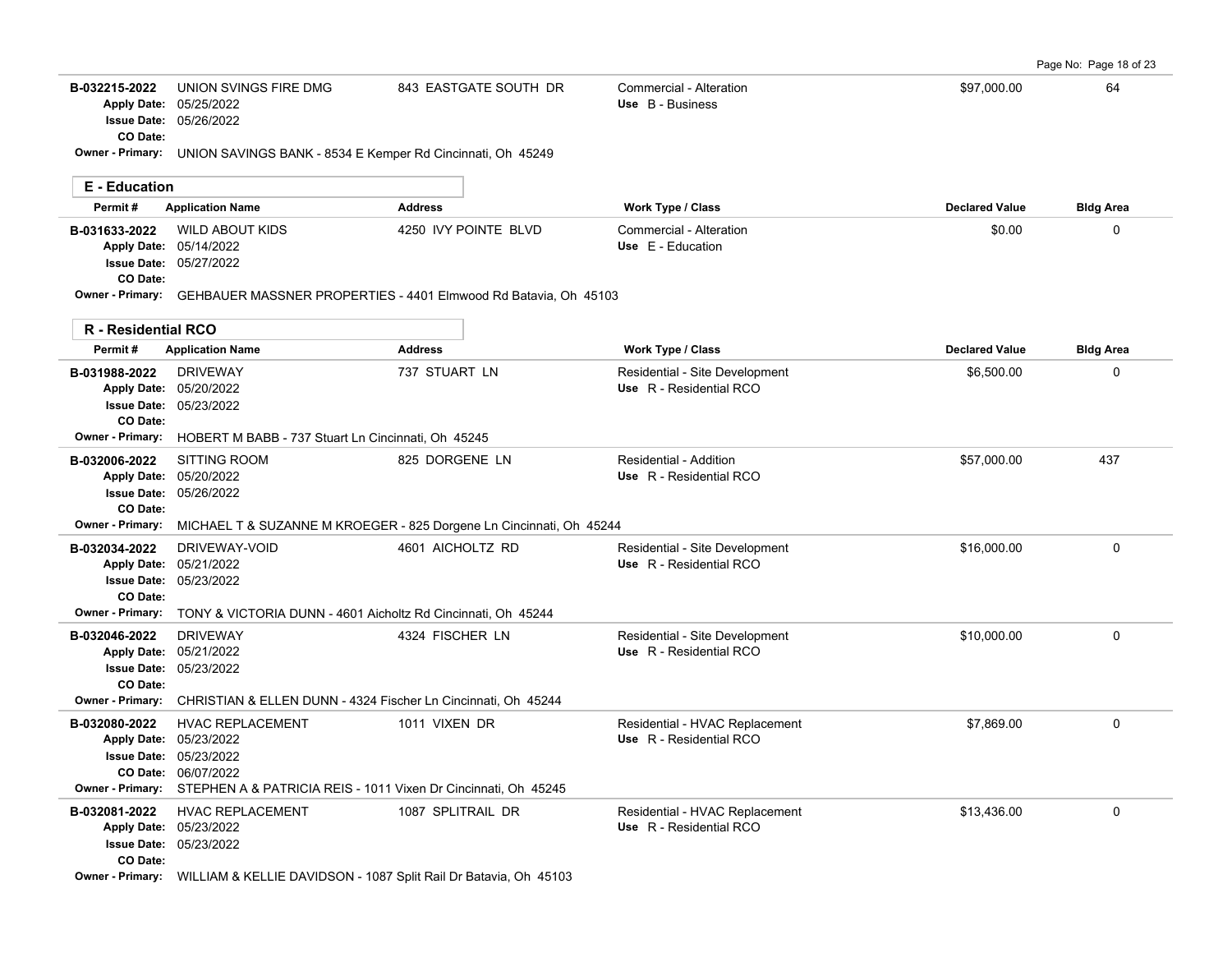| B-032082-2022<br>CO Date: | <b>HVAC REPLACEMENT</b><br>Apply Date: 05/23/2022<br><b>Issue Date: 05/25/2022</b>                                                                                                 | 9 SLEEPY HOLLOW LN  | Residential - HVAC Replacement<br>Use R - Residential RCO         | \$8,347.00   | $\mathbf 0$ |
|---------------------------|------------------------------------------------------------------------------------------------------------------------------------------------------------------------------------|---------------------|-------------------------------------------------------------------|--------------|-------------|
|                           | Owner - Primary: ELIZABETH & ARMSTRONG JACK JAMES - 9 1/2 Sleepy Hollow Ln Cincinnati, Oh 45244                                                                                    |                     |                                                                   |              |             |
| B-032138-2022<br>CO Date: | <b>ELECTRIC REPAIR</b><br>Apply Date: 05/24/2022<br>Issue Date: 05/24/2022                                                                                                         | 693 REDWOOD CT      | Residential - Electric Service Upgrade<br>Use R - Residential RCO | \$2.382.75   | $\mathbf 0$ |
|                           | Owner - Primary: LUKE D & KELLY MCGLAUN - 693 Redwood Ct Cincinnati, Oh 45244                                                                                                      |                     |                                                                   |              |             |
| B-032139-2022<br>CO Date: | ROOF REPLACEMENT<br>Apply Date: 05/24/2022<br><b>Issue Date: 05/24/2022</b>                                                                                                        | 768 REGENT RD       | Residential - Roof Replacement<br>Use R - Residential RCO         | \$10,800.00  | 2,200       |
|                           | Owner - Primary: GEOFFRY WAHL - 768 Regent Road Cincinnati, Oh 45245                                                                                                               |                     |                                                                   |              |             |
| B-032188-2022             | HVAC REPLACEMENT<br>Apply Date: 05/25/2022<br><b>Issue Date: 05/25/2022</b><br>CO Date: 06/03/2022<br>Owner - Primary: OCTAVIO & LAURA BLANCO - 732 Regent Rd Cincinnati, Oh 45245 | 732 REGENT RD       | Residential - HVAC Replacement<br>Use R - Residential RCO         | \$20,000.00  | 0           |
| B-032245-2022<br>CO Date: | <b>BROOKSTONE HOMES</b><br>Apply Date: 05/26/2022<br><b>Issue Date: 05/27/2022</b><br>Owner - Primary: ANDY JONESBROOKSTONE HOMES LLC - 7203 Wooster Pike Cincinnati, Oh 45227     | 5188 CENTER VIEW DR | Residential - Single Family Residence<br>Use R - Residential RCO  | \$250,000.00 | 3,577       |
| B-032264-2022<br>CO Date: | <b>BROOKSTONE HOMES</b><br>Apply Date: 05/26/2022<br><b>Issue Date: 05/27/2022</b>                                                                                                 | 991 CRESTPOINT CT   | Residential - Single Family Residence<br>Use R - Residential RCO  | \$250,000.00 | 4,259       |
| B-032404-2022<br>CO Date: | Owner - Primary: BROOKSTONE HOMES INC - 7203 Wooster Pi Cincinnati, Oh 45227<br><b>HVAC REPLACEMENT</b><br>Apply Date: 05/31/2022<br><b>Issue Date: 05/31/2022</b>                 | 3879 MARK CT        | Residential - HVAC Replacement<br>Use R - Residential RCO         | \$8,000.00   | 0           |
|                           | Owner - Primary: KIERSTON SPARKS - 3879 Mark Ct Cincinnati, Oh 45245                                                                                                               |                     |                                                                   |              |             |
| B-032405-2022<br>CO Date: | <b>HVAC REPLACEMENT</b><br>Apply Date: 05/31/2022<br>Issue Date: 05/31/2022                                                                                                        | 4496 FOREST TRL     | Residential - HVAC Replacement<br>Use R - Residential RCO         | \$5,000.00   | $\mathbf 0$ |
|                           | Owner - Primary: CHARLES A & KATHY A HAYS - 4496 Forest Trl Cincinnati, Oh 45244                                                                                                   |                     |                                                                   |              |             |
| B-032406-2022<br>CO Date: | <b>HVAC REPLACEMENT</b><br>Apply Date: 05/31/2022<br><b>Issue Date: 05/31/2022</b>                                                                                                 | 547 GENNIE LN       | Residential - HVAC Replacement<br>Use R - Residential RCO         | \$7,000.00   | $\mathbf 0$ |
|                           | Owner - Primary: RODRICK & AMY CROUSEY - 547 Gennie Ln Cincinnati, Oh 45244                                                                                                        |                     |                                                                   |              |             |

Page No: Page 19 of 23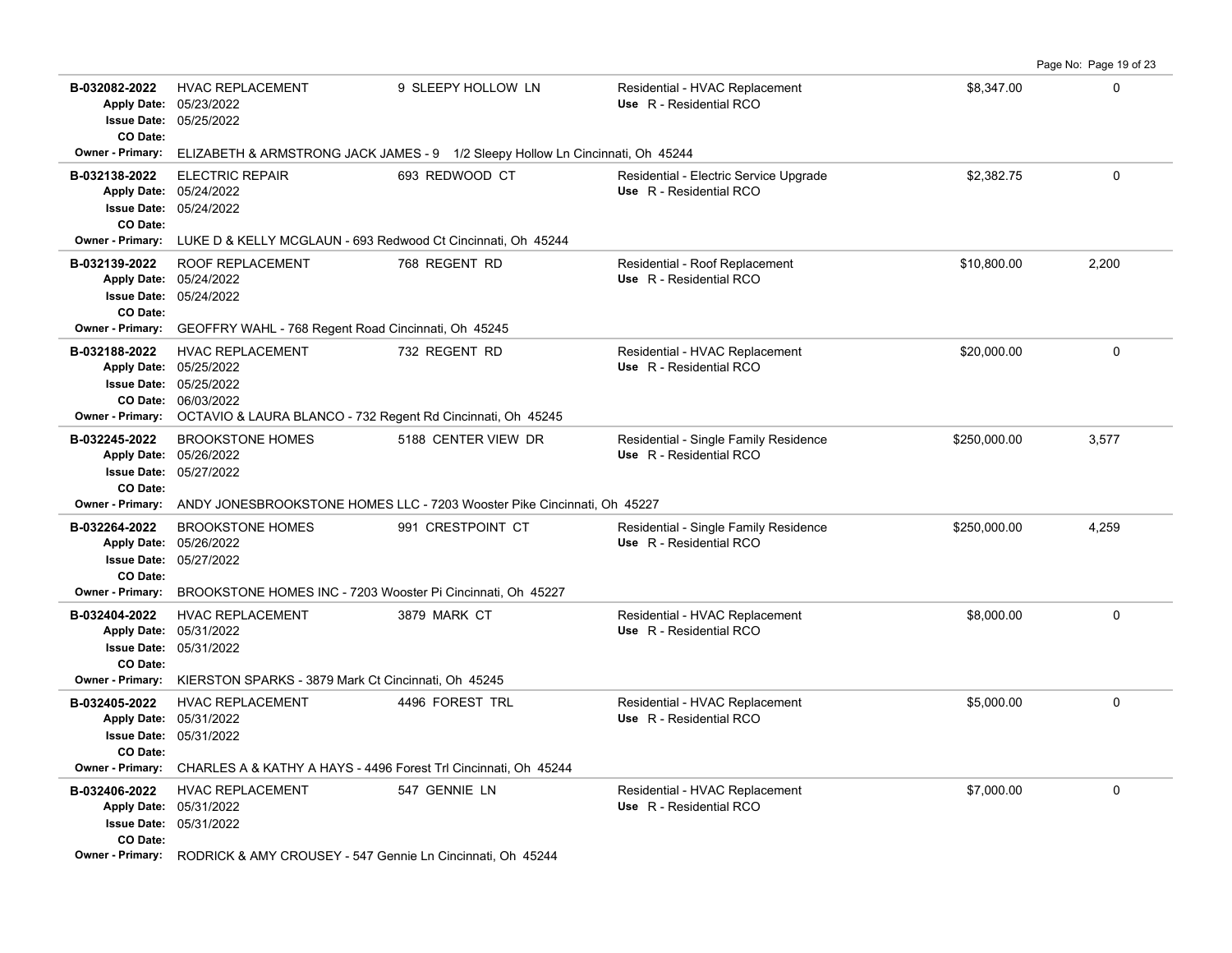| B-032407-2022<br>CO Date: | <b>HVAC REPLACEMENT</b><br>Apply Date: 05/31/2022<br><b>Issue Date: 05/31/2022</b>   | 605 LEGENDARY LN                                                                              | Residential - HVAC Replacement<br>Use R - Residential RCO                                   | \$11,000.00           | $\Omega$         |
|---------------------------|--------------------------------------------------------------------------------------|-----------------------------------------------------------------------------------------------|---------------------------------------------------------------------------------------------|-----------------------|------------------|
|                           | Owner - Primary: J SCOTT & ANNA M MAXEY - 605 Legendary Ln Cincinnati, Oh 45255      |                                                                                               |                                                                                             |                       |                  |
| B-032409-2022<br>CO Date: | <b>HVAC REPLACEMENT</b><br>Apply Date: 05/31/2022<br>Issue Date: 05/31/2022          | 4272 BEECHMONT DR                                                                             | Residential - HVAC Replacement<br>Use R - Residential RCO                                   | \$5,000.00            | $\Omega$         |
|                           |                                                                                      | <b>Owner - Primary:</b> ROGER K & DEBORAH L CAMPBELL - 4272 Beechmont Dr Cincinnati, Oh 45244 |                                                                                             |                       |                  |
|                           | R-3 - Residential; Multi-family, Congregate Care                                     |                                                                                               |                                                                                             |                       |                  |
| Permit#                   | <b>Application Name</b>                                                              | <b>Address</b>                                                                                | Work Type / Class                                                                           | <b>Declared Value</b> | <b>Bldg Area</b> |
| B-030402-2022<br>CO Date: | ASPEN WOODS BLDG D PARENT<br>Apply Date: 04/26/2022<br>Issue Date: 05/24/2022        | 848 BLACKCOMB DR                                                                              | Commercial - Multi Family Structure<br>Use R-3 - Residential: Multi-family, Congregate Care | \$905,860.00          | 2,730            |
| Owner - Primary:          | NVR INC - 8622 Jacquemin Dr West Chester, Oh 45069                                   |                                                                                               |                                                                                             |                       |                  |
| B-032053-2022<br>CO Date: | LEIGH HVAC REPLACEMENT<br>Apply Date: 05/21/2022<br><b>Issue Date: 05/24/2022</b>    | 3 COURTHOUSE GRN                                                                              | Commercial - MFAM HVAC Replacement<br>Use R-3 - Residential; Multi-family, Congregate Care  | \$5.048.00            | $\Omega$         |
| <b>Owner - Primary:</b>   |                                                                                      | GAGE BRAY & ANNABEL LEIGH - 3 The Court House Green Batavia, Oh 45103                         |                                                                                             |                       |                  |
| B-032169-2022<br>CO Date: | ASPEN WOODS BLDG D UNIT A<br>Apply Date: 05/24/2022<br><b>Issue Date: 05/24/2022</b> | 848 BLACKCOMB DR                                                                              | Commercial - Single Family Unit<br>Use R-3 - Residential; Multi-family, Congregate Care     | \$0.00                | 2,730            |
| Owner - Primary:          |                                                                                      | ASPEN WOODS DEVELOPMENT LLC - 2739 Skytop Ln Cincinnati, Oh 45244                             |                                                                                             |                       |                  |
| B-032170-2022<br>CO Date: | ASPEN WOODS BLDG D UNIT B<br>Apply Date: 05/24/2022<br><b>Issue Date: 05/24/2022</b> | 846 BLACKCOMB DR                                                                              | Commercial - Single Family Unit<br>Use R-3 - Residential; Multi-family, Congregate Care     | \$0.00                | 2,730            |
| Owner - Primary:          |                                                                                      | ASPEN WOODS DEVELOPMENT LLC - 2739 Skytop Ln Cincinnati, Oh 45244                             |                                                                                             |                       |                  |
| B-032171-2022<br>CO Date: | ASPEN WOODS BLDG D UNIT C<br>Apply Date: 05/24/2022<br><b>Issue Date: 05/24/2022</b> | 844 BLACKCOMB DR                                                                              | Commercial - Single Family Unit<br>Use R-3 - Residential; Multi-family, Congregate Care     | \$0.00                | 2.730            |
|                           |                                                                                      | Owner - Primary: ASPEN WOODS DEVELOPMENT LLC - 2739 Skytop Ln Cincinnati, Oh 45244            |                                                                                             |                       |                  |
| B-032172-2022<br>CO Date: | ASPEN WOODS BLDG D UNIT D<br>Apply Date: 05/24/2022<br><b>Issue Date: 05/24/2022</b> | 842 BLACKCOMB DR                                                                              | Commercial - Single Family Unit<br>Use R-3 - Residential; Multi-family, Congregate Care     | \$0.00                | 2,730            |
|                           |                                                                                      | Owner - Primary: ASPEN WOODS DEVELOPMENT LLC - 2739 Skytop Ln Cincinnati, Oh 45244            |                                                                                             |                       |                  |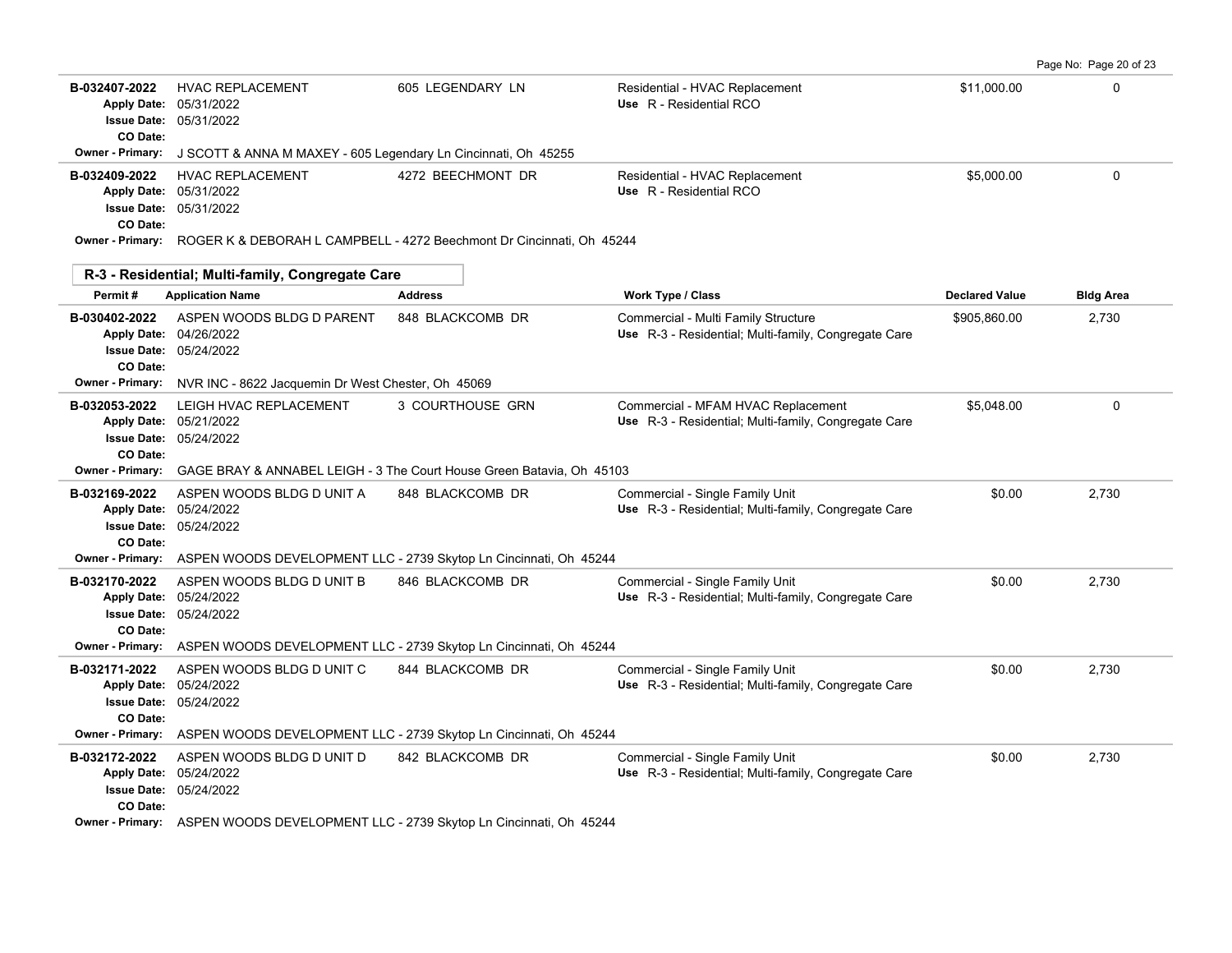| Page No: Page 21 of 23 |  |  |
|------------------------|--|--|
|------------------------|--|--|

| B-032173-2022      | ASPEN WOODS BLDG D UNIT E                                                          | 840 BLACKCOMB DR | Commercial - Single Family Unit                      | \$0.00                | 2,730            |
|--------------------|------------------------------------------------------------------------------------|------------------|------------------------------------------------------|-----------------------|------------------|
| <b>Apply Date:</b> | 05/24/2022                                                                         |                  | Use R-3 - Residential: Multi-family, Congregate Care |                       |                  |
|                    | <b>Issue Date: 05/24/2022</b>                                                      |                  |                                                      |                       |                  |
| CO Date:           |                                                                                    |                  |                                                      |                       |                  |
|                    | Owner - Primary: ASPEN WOODS DEVELOPMENT LLC - 2739 Skytop Ln Cincinnati, Oh 45244 |                  |                                                      |                       |                  |
|                    |                                                                                    |                  |                                                      |                       |                  |
|                    |                                                                                    |                  |                                                      |                       |                  |
|                    | U - Utility & Miscellaneous                                                        |                  |                                                      |                       |                  |
| Permit#            | <b>Application Name</b>                                                            | <b>Address</b>   | <b>Work Type / Class</b>                             | <b>Declared Value</b> | <b>Bldg Area</b> |
| B-031949-2022      | THE PRISTINE PET SPA WALL SIGN 550 SR 125                                          |                  | Commercial - Sign                                    | \$7,000.00            | $\Omega$         |

| <b>CO</b> Date:         | <b>Issue Date: 05/24/2022</b>                                                                        |                    |                                 |             |          |
|-------------------------|------------------------------------------------------------------------------------------------------|--------------------|---------------------------------|-------------|----------|
| <b>Owner - Primary:</b> | PRIME PARTNERS INC - 2801 Florida Ave, Ste 14 Coconut Grove, FI 33133                                |                    |                                 |             |          |
| B-031952-2022           | TAZIKI'S WALL SIGNS (3)                                                                              | 450 SR 125         | Commercial - Sign               | \$15,065.00 | 89       |
|                         | Apply Date: 05/20/2022                                                                               |                    | Use U - Utility & Miscellaneous |             |          |
|                         | <b>Issue Date: 05/24/2022</b>                                                                        |                    |                                 |             |          |
| CO Date:                |                                                                                                      |                    |                                 |             |          |
|                         | Owner - Primary: REGENCY CENTERS LP - Po Box 790830 San Antonio, Tx 78279-0830                       |                    |                                 |             |          |
| B-032031-2022           | SPORTSMAN'S WRHS WALL SIGNS 700 EASTGATE SOUTH DR                                                    |                    | Commercial - Sign               | \$11,900.00 | 454      |
|                         | Apply Date: 05/21/2022                                                                               |                    | Use U - Utility & Miscellaneous |             |          |
|                         | <b>Issue Date: 05/24/2022</b>                                                                        |                    |                                 |             |          |
| CO Date:                |                                                                                                      |                    |                                 |             |          |
|                         | Owner - Primary: 32 EAST CENTER DELAWARE LLC - 629 Euclid Av, Suite 1300 Cleveland, Oh 44114         |                    |                                 |             |          |
| B-032049-2022           | T-MOBILE WALL SIGN                                                                                   | 4601 EASTGATE BLVD | Commercial - Sign               | \$4,750.00  | 23       |
|                         | Apply Date: 05/21/2022                                                                               |                    | Use U - Utility & Miscellaneous |             |          |
|                         | <b>Issue Date: 05/24/2022</b>                                                                        |                    |                                 |             |          |
| CO Date:                |                                                                                                      |                    |                                 |             |          |
|                         | <b>Owner - Primary:</b> EASTGATE MALL CMBS LLC - 2030 Hamilton Blvd, Suite 500 Chattanooga, Tn 37421 |                    |                                 |             |          |
| B-032125-2022           | CHILD FOCUS WALL SIGN                                                                                | 4435 AICHOLTZ RD   | Commercial - Sign               | \$5,000.00  | $\Omega$ |
|                         | Apply Date: 05/24/2022                                                                               |                    | Use U - Utility & Miscellaneous |             |          |
|                         | <b>Issue Date: 05/26/2022</b>                                                                        |                    |                                 |             |          |
| CO Date:                |                                                                                                      |                    |                                 |             |          |
|                         | Owner - Primary: EASTGATE PROFESSIONAL OFFICE PARK V LTD - 1252 State Route 28 Milford, Oh 45150     |                    |                                 |             |          |
|                         |                                                                                                      |                    |                                 |             |          |

#### **SUMMARY FOR Union Township**

#### **PERMIT SUMMARY BY APPLICATION WORKTYPE IN THIS TOWNSHIP**

| Worktype                         | Issued | Value        | Worktype                        | Issued | Value        | Worktype                       | Issued | Value        |
|----------------------------------|--------|--------------|---------------------------------|--------|--------------|--------------------------------|--------|--------------|
| Single-Family Residence (SFR)    |        | \$500,000.00 | Two-Family Residence (TFR)      |        | \$0.00       | Commercial New (COMNEW)        |        | \$0.00       |
| Residential Addition (RESADD)    |        | \$57,000.00  | Three-Family Residence (THFR)   |        | \$0.00       | Commercial Addition (COMADD)   |        | \$0.00       |
| Residential Alteration (RESALT)  |        | \$98.834.75  | Four-Family Residence (FFR)     |        | \$0.00       | Commercial Alteration (COMALT) | 4      | \$103.048.00 |
| Res Accessory Structure (ACCSTR) | 0      | \$0.00       | Multi-Family Residence (MULTFR) |        | \$905.860.00 | All Other Project Types        | 20     | \$179,140.00 |
| $\ddot{ }$                       |        |              | Single-Family Unit (SFU)        |        | \$0.00       |                                |        |              |

**NUMBER OF PERMITS ISSUED: 33**

**DECLARED VALUE: \$1,742,382.75**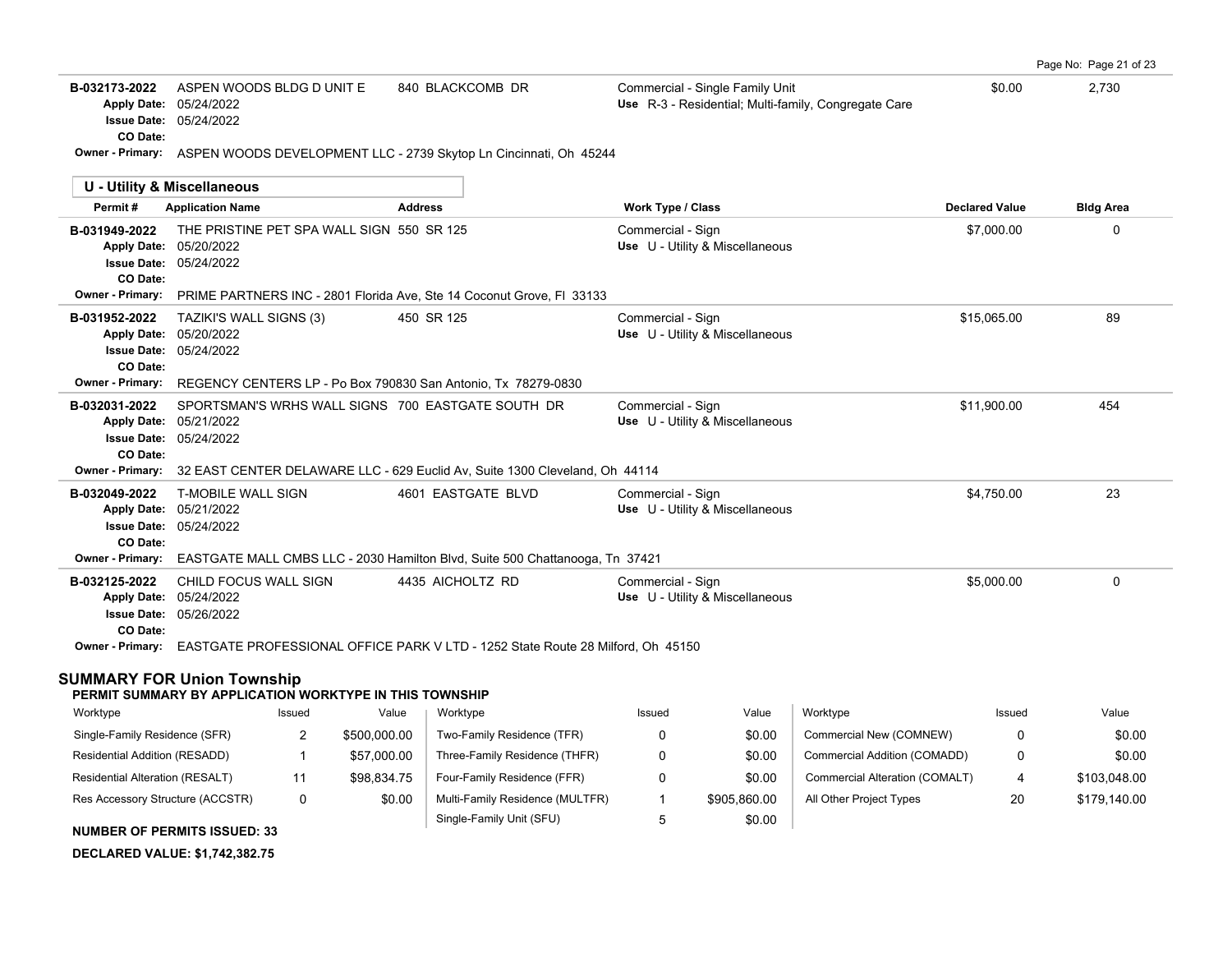# **Wayne Township**

|                           | U - Utility & Miscellaneous                                                        |                |                                                             |                       |                  |
|---------------------------|------------------------------------------------------------------------------------|----------------|-------------------------------------------------------------|-----------------------|------------------|
| Permit#                   | <b>Application Name</b>                                                            | <b>Address</b> | Work Type / Class                                           | <b>Declared Value</b> | <b>Bldg Area</b> |
| B-031554-2022<br>CO Date: | <b>ELECTRIC SERVICE</b><br>Apply Date: 05/12/2022<br><b>Issue Date: 05/27/2022</b> | 2933 ULRICH RD | Residential - Alteration<br>Use U - Utility & Miscellaneous | \$800.00              | 0                |
| Owner - Primary:          | CASEY & MOLLIE SHEPHERD - 6274 Middleboro Rd Blanchester, Oh 45107                 |                |                                                             |                       |                  |

#### **SUMMARY FOR Wayne Township PERMIT SUMMARY BY APPLICATION WORKTYPE IN THIS TOWNSHIP**

| Value<br>Value<br>Worktype<br>Worktype<br>Worktype<br>Issued<br>Issued<br>Issued                                            | Value  |
|-----------------------------------------------------------------------------------------------------------------------------|--------|
| Single-Family Residence (SFR)<br>\$0.00<br>Two-Family Residence (TFR)<br>Commercial New (COMNEW)<br>\$0.00                  | \$0.00 |
| Three-Family Residence (THFR)<br>Residential Addition (RESADD)<br>Commercial Addition (COMADD)<br>\$0.00<br>\$0.00          | \$0.00 |
| Residential Alteration (RESALT)<br>Four-Family Residence (FFR)<br>Commercial Alteration (COMALT)<br>\$0.00<br>\$800.00<br>0 | \$0.00 |
| Multi-Family Residence (MULTFR)<br>All Other Project Types<br>Res Accessory Structure (ACCSTR)<br>\$0.00<br>\$0.00          | \$0.00 |
| \$0.00<br>Single-Family Unit (SFU)<br><b>NUMBER OF PERMITS ISSUED: 1</b>                                                    |        |

### **DECLARED VALUE: \$800.00**

### **Williamsburg Township**

| R - Residential RCO     |                                                                          |                         |                                   |                       |                  |
|-------------------------|--------------------------------------------------------------------------|-------------------------|-----------------------------------|-----------------------|------------------|
| Permit#                 | <b>Application Name</b>                                                  | <b>Address</b>          | Work Type / Class                 | <b>Declared Value</b> | <b>Bldg Area</b> |
| B-032255-2022           | POLE BARN                                                                | 3463 BOOTJACK CORNER RD | Residential - Accessory Structure | \$42,000.00           | 1,728            |
|                         | Apply Date: 05/26/2022                                                   |                         | Use R - Residential RCO           |                       |                  |
|                         | <b>Issue Date: 05/27/2022</b>                                            |                         |                                   |                       |                  |
| CO Date:                |                                                                          |                         |                                   |                       |                  |
| <b>Owner - Primary:</b> | DAVID L & DARLENE HAMBLIN - 3463 Bootjack Rd Williamsburg, Oh 45176-9731 |                         |                                   |                       |                  |

#### **SUMMARY FOR Williamsburg Township**

#### **PERMIT SUMMARY BY APPLICATION WORKTYPE IN THIS TOWNSHIP**

| Worktype                           | Issued | Value       | Worktype                        | Issued | Value  | Worktype                       | Issued | Value  |
|------------------------------------|--------|-------------|---------------------------------|--------|--------|--------------------------------|--------|--------|
| Single-Family Residence (SFR)      |        | \$0.00      | Two-Family Residence (TFR)      |        | \$0.00 | Commercial New (COMNEW)        |        | \$0.00 |
| Residential Addition (RESADD)      |        | \$0.00      | Three-Family Residence (THFR)   |        | \$0.00 | Commercial Addition (COMADD)   |        | \$0.00 |
| Residential Alteration (RESALT)    |        | \$0.00      | Four-Family Residence (FFR)     |        | \$0.00 | Commercial Alteration (COMALT) |        | \$0.00 |
| Res Accessory Structure (ACCSTR)   |        | \$42,000.00 | Multi-Family Residence (MULTFR) |        | \$0.00 | All Other Project Types        | u      | \$0.00 |
| <b>NUMBER OF PERMITS ISSUED: 1</b> |        |             | Single-Family Unit (SFU)        |        | \$0.00 |                                |        |        |

**DECLARED VALUE: \$42,000.00**

### **Williamsburg Village**